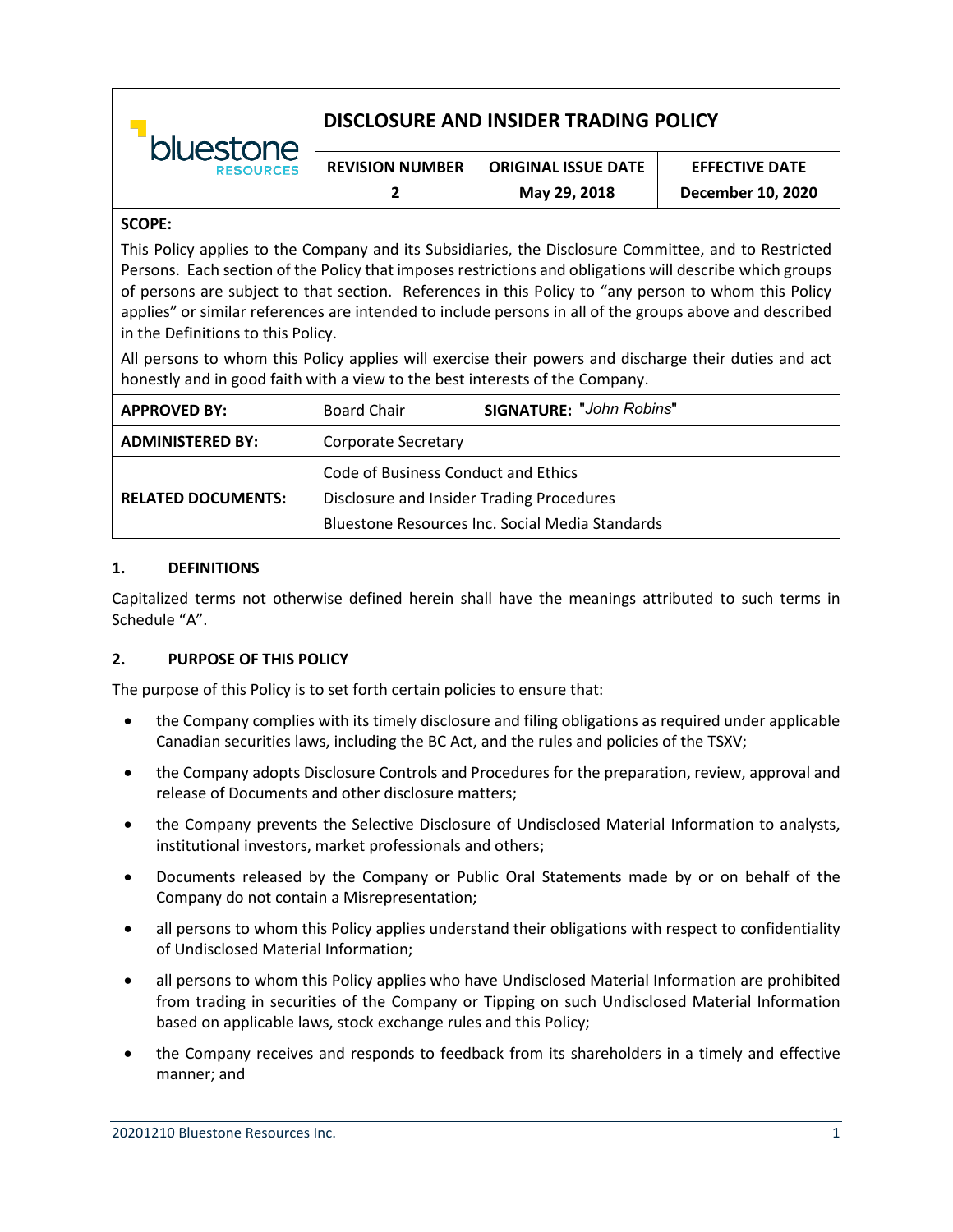• trading in the securities of the Company by Restricted Persons and Employees will not occur during a Blackout Period or at a time when it may not be appropriate to conduct any trading in Company securities.

## **3. DISCLOSURE COMMITTEE**

- **3.1** A Disclosure Committee shall be created and consist of the Executive Management, and such other Senior Officers as may be designated by the CEO from time to time and shall be responsible for the implementation of this Policy. The following shall constitute a quorum for the following purposes:
	- (a) *Approval of Core Documents:* three members of the Disclosure Committee in writing or present in person or by conference call at the time a meeting is convened shall constitute a quorum for purposes of review and approval of Core Documents in addition to those other individuals or groups identified in Section 6.1;
	- (b) *Approval of Non-Core Documents:* the CEO and one other member of the Disclosure Committee or three members of the Disclosure Committee (other than the CEO) in writing or by conference call at the time a meeting is convened in addition to those other individuals specified in Section 6.1 shall constitute a quorum for purposes of review and approval of Non-Core Documents; and
	- (c) *Adoption of Disclosure Controls and Procedures and Other Matters:* a majority of the members of the Disclosure Committee in writing or present in person or by conference call at the time a meeting is convened shall constitute a quorum for the purposes of reviewing and adopting Disclosure Controls and Procedures in addition to those other matters set out in Section 4.2 herein.

The CEO shall be designated as Chair of the Disclosure Committee. The Disclosure Committee shall appoint a secretary from among its members.

## **3.2 The Disclosure Committee shall have the responsibility to:**

- (a) evaluate the necessity of and timing for making public disclosure of Material Information;
- (b) review and approve (pursuant to Section 4.1(a) and (b), before they are Generally Disclosed, each Document to assess the quality of the disclosures made in the Document including, but not limited to, whether the Document is accurate and complete in all material respects;
- (c) review and approve the Disclosure Controls and Procedures (pursuant to Section 4.1(c) designed to gather the information required to be disclosed in Core Documents;
- (d) establish timelines for the preparation of Core Documents, which timelines shall include critical dates and deadlines during the disclosure process relating to the preparation of drafts, the circulation of drafts, as appropriate, to Company personnel, the Company's independent auditors, independent technical consultants, the Company's external legal counsel, the Audit Committee, and the Board, the receipt of comments and the review of the comments by the Disclosure Committee. Such timetables should allow for circulation of draft Core Documents to the Executive Management, and where appropriate, external legal counsel, technical consultants, the Audit Committee, and the Board sufficiently in advance of the applicable filing deadline in order to enable such persons to review carefully the filing and discuss any questions and comments related thereto;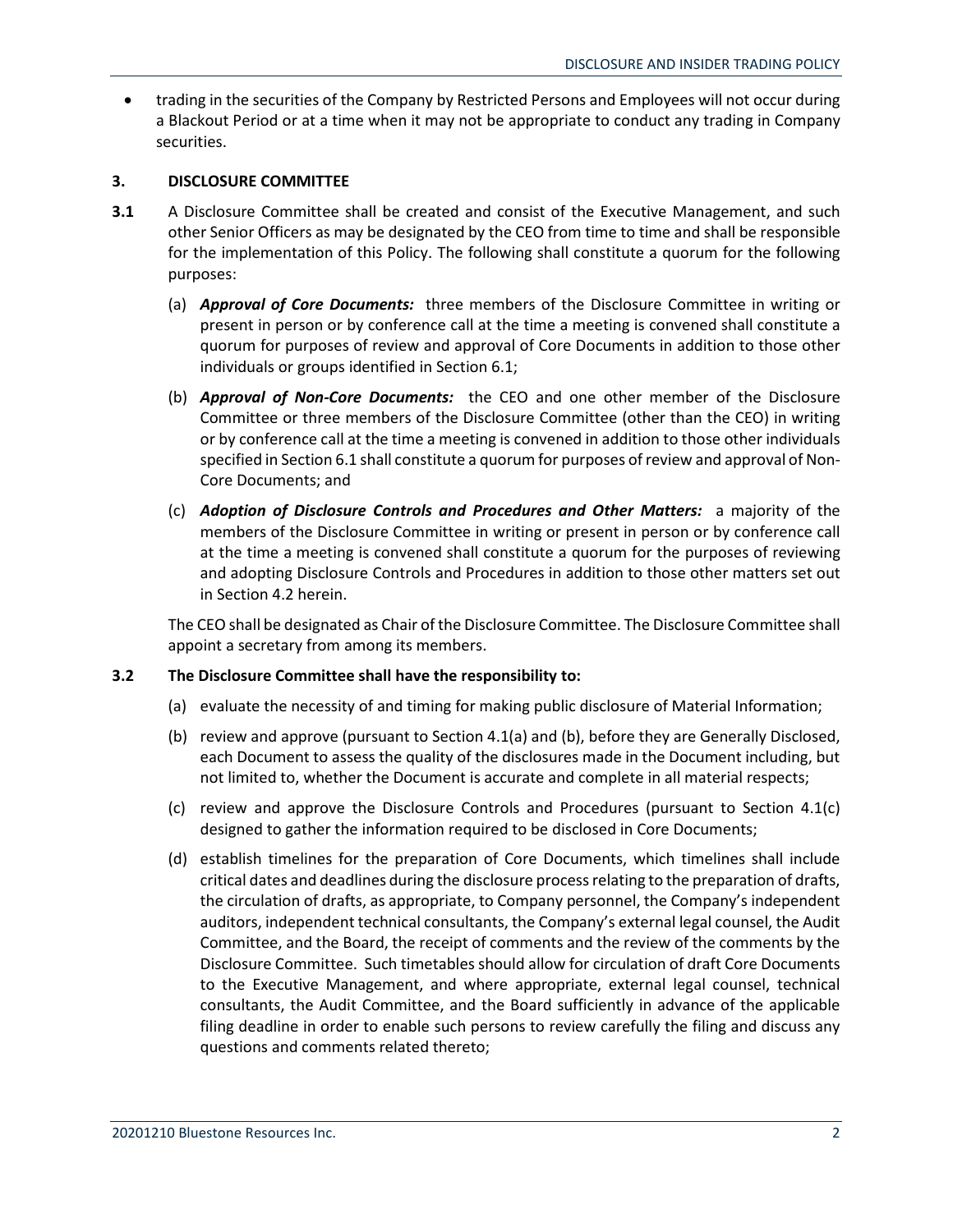- (e) make determinations about whether:
	- (i) a Material Change has occurred;
	- (ii) Undisclosed Material Information exists;
	- (iii) Selective Disclosure has been or might be made; or
	- (iv) a Misrepresentation has been made;
- (f) oversee the implementation of this Policy and the Company's Disclosure Controls and Procedures;
- (g) educate the Restricted Persons about the matters contemplated by this Policy;
- (h) monitor the effectiveness of, and compliance with, this Policy and report to the chair of the Corporate Governance and Nominations ("CGN") Committee on the operation and effectiveness of this Policy, and recommend any necessary changes to this Policy;
- (i) report to the Board on the nature and quantity of feedback received from shareholders of the Company and the public in general, and any responses to such feedback the Disclosure Committee would recommend; and
- (j) annually review and reassess the adequacy of this Policy and, if necessary, recommend any proposed changes to the CGN Committee for approval such that it complies with changing requirements and best practices.
- **3.3** The Disclosure Committee shall meet informally as circumstances dictate. Any member of the Disclosure Committee may call a meeting of the Disclosure Committee, with or without notice, to consider any matter within the mandate of the Disclosure Committee.

The Secretary will keep minutes of all meetings of the Disclosure Committee, and minutes shall be distributed to all members of the Disclosure Committee within a reasonable period following the meeting.

**3.4** The Disclosure Committee may consult with the Company's external legal counsel and other appropriate expert advisors as it considers necessary in connection with this Policy. Any individual who is not a member of the Disclosure Committee may be invited to attend a meeting of the Disclosure Committee.

Unless otherwise authorized by the Disclosure Committee, only the Spokespersons listed below are authorized to make Public Oral Statements, and otherwise communicate with analysts, the media and investors on behalf of the Company and only with respect to the areas noted opposite their respective names. The list may be changed by the CEO or Disclosure Committee from time to time.

| <b>Spokesperson</b>                                             | Area                                                            |
|-----------------------------------------------------------------|-----------------------------------------------------------------|
| Chief Executive Officer                                         | All                                                             |
| President                                                       | All                                                             |
| Chief Financial Officer                                         | Financial                                                       |
| Vice-President, Corporate Development and Investor<br>Relations | Investor Relations and as authorized by<br>the CEO or the Board |
| Vice-President, Exploration                                     | Technical                                                       |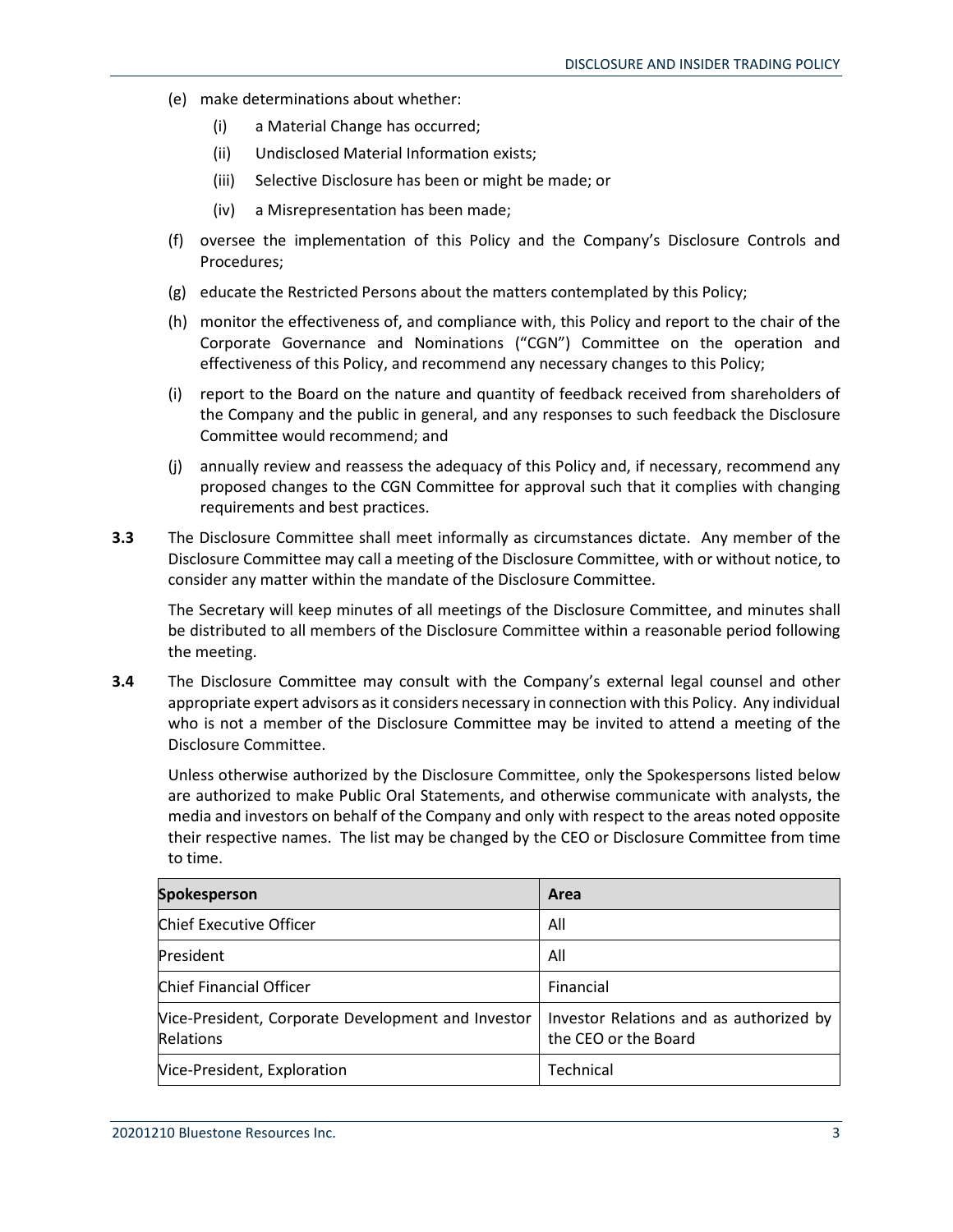- **3.5** A Spokesperson may, from time to time, designate in writing, with the prior approval of the CEO or the Disclosure Committee, any other person to speak on behalf of the Company as back-ups or to respond to specific inquiries.
- **3.6** The Disclosure Committee may also engage or employ investor relations personnel or consultants from time to time whose name(s) and contact information will be listed in the Company's press releases and on its website. These investor relation persons will be instructed to make, on behalf of the Company, only those statements that have been previously authorized by a Spokesperson. In addition, these investor relations persons will be instructed to report to the Disclosure Committee on the feedback received from shareholders.
- **3.7** Any person (other than a Spokesperson) to whom this Policy applies who is approached by the media, an analyst, investor, or any other member of the public to comment on Material Information concerning the business and affairs of the Company, must immediately refer all inquiries to the CEO or applicable Spokesperson.

## **4. GENERAL PRINCIPLES OF DISCLOSURE OF MATERIAL INFORMATION**

In complying with the requirement to immediately disclose all Material Information under applicable laws and stock exchange rules, the Company will adhere to the following basic disclosure guidelines:

- (a) Material Information will be Generally Disclosed immediately;
- (b) Disclosure must include any information the omission of which would make the rest of the disclosure misleading (half-truths are misleading);
- (c) Unfavourable Material Information must be Generally Disclosed as promptly and completely as favourable information;
- (d) There must be no Selective Disclosure. Undisclosed Material Information must not be disclosed to selected individuals (for example, in an investor meeting or during a telephone conversation with an analyst). If Undisclosed Material Information is inadvertently disclosed, this information must be Generally Disclosed immediately. If the information is inadvertently disclosed during RS business hours, the Company must call RS to discuss and/or discuss a halt in trading while the press release is written;
- (e) In some circumstances involving a Material Change, the Disclosure Committee may determine that disclosure would be unduly detrimental to the Company (for example, if release of the information would prejudice negotiations in a corporate transaction), in which case the information will be kept confidential until the Disclosure Committee determines it is appropriate to publicly disclose. In these circumstances, the Disclosure Committee will cause a confidential Material Change report to be filed with the applicable securities regulators, and will periodically (at least every 10 days) review its decision to keep the information confidential;
- (f) Disclosure should be consistent among all audiences, including the investment community, the media, customers, and employees. Derivative Information, which is included in a Document or oral statement, should include a reference identifying the document that was the source of the information;
- (g) Disclosure on the Company's website alone does not constitute adequate disclosure of Material Information; and
- (h) Disclosure of Material Information must be corrected immediately if the Company subsequently learns that earlier disclosure contained a material error at the time it was given.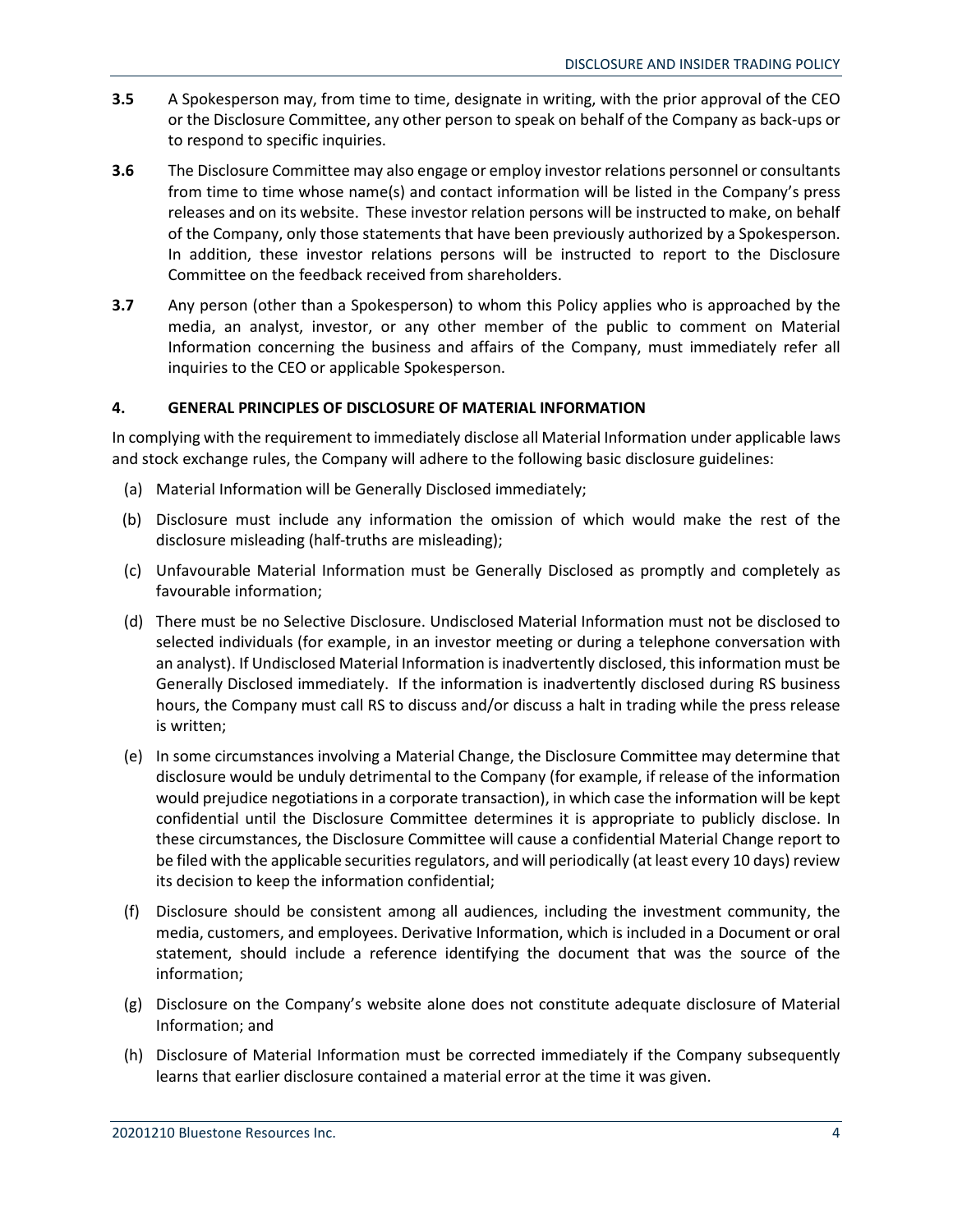## **5. PROCEDURES REGARDING THE PREPARATION AND RELEASE OF DOCUMENTS**

Prior to the time that any Document is to be released to the public, filed with the BCSC, or any other securities regulatory authority in Canada or filed on SEDAR, the following procedures must be observed:

- (a) The Document must be prepared in consultation with and be reviewed by personnel in all applicable internal departments of the Company, and input from external experts and advisors should be obtained as necessary.
- (b) If a report, statement, or opinion of any expert is included or summarized in a Document, the written consent of the expert to the use of the report, statement or opinion or extract thereof and the specific form of disclosure shall be obtained. In addition, the Disclosure Committee must be satisfied that:
	- (i) there are no reasonable grounds to believe that there is a Misrepresentation in the part of the Document made on the authority of the expert; and
	- (ii) the Document fairly represents the expert report, statement, or opinion.
- (c) The Company must comply with National Instrument 43-101 Standards of Disclosure for Mineral Projects as well as relevant stock exchange standards.
- (d) If a Document contains any Forward-looking Information this information must be specifically identified as such and include reasonable cautionary language.
- (e) Any Core Document must be reviewed and approved by the Disclosure Committee in accordance with Section 4.1(a), and once approved, must be submitted to the Board for approval as follows:
	- (i) Core Documents must be provided to the Board sufficiently in advance of the time they are to be filed or released to allow the Board to review and comment on such Documents.
	- (ii) In the case of interim financial statements, annual financial statements and interim and annual MD&A, such Documents must be reviewed and approved by the Audit Committee in accordance with the Audit Committee Charter following or concurrent with approval of the Disclosure Committee and prior to submission to the Board for approval.
	- (iii) Core Documents that contain technical information about the Company's business must be reviewed and approved by a Qualified Person as per National Instrument 43-101.
- (f) Any Non-Core Document must be reviewed and approved by the Disclosure Committee in accordance with Section 4.1(b), and reviewed and approved by a Qualified Person or the Board or Audit Committee, if applicable, as follows:
	- (i) Any press release disclosing technical information about the Company's business must be reviewed and approved by a Qualified Person as per National Instrument 43-101 before being Generally Disclosed.
	- (ii) Any Non-Core Document disclosing financial results must be reviewed and approved by the Board or the Audit Committee.

## **6. PROCEDURES REGARDING PUBLIC ORAL STATEMENTS**

- **6.1** The following procedures should be observed in respect of any Public Oral Statements made by or on behalf of the Company:
	- such Public Oral Statements should be made only by the Spokespersons in accordance with Section 4.5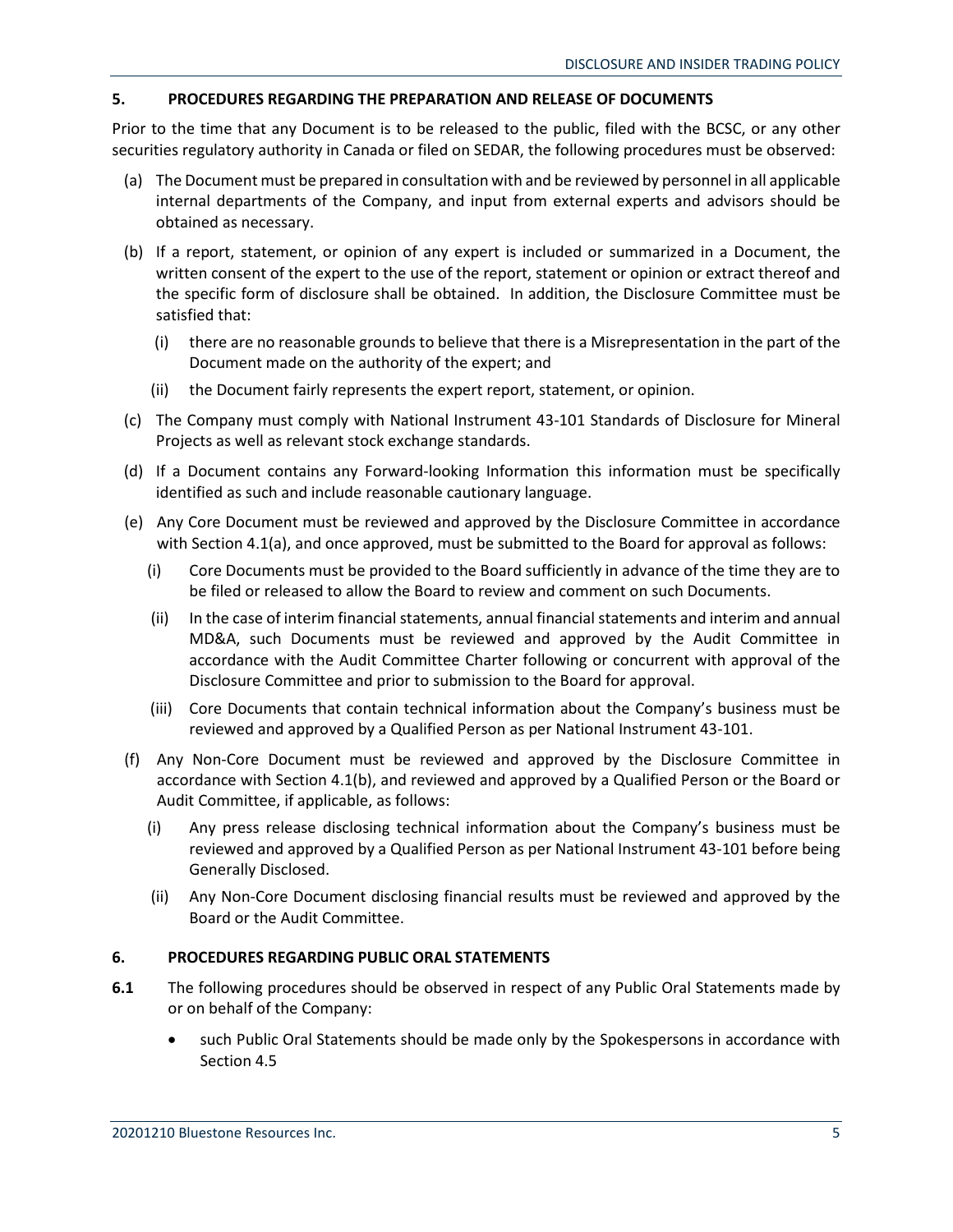- any Public Oral Statement referring to a statement, report, or opinion of an expert in whole or in part must have the prior consent of said expert prior to a Spokesperson making a Public Oral Statement related thereto
- the Spokespersons must ensure that any Public Oral Statements on behalf of the Company do not contain a Misrepresentation and comply with Section 14 (Confidentiality of Undisclosed Material Information) and Section 8 (Forward-looking Information) and other regulatory requirements, and Spokespersons should normally script their comments and prepare answers to anticipated questions in advance of the meeting or conference
- any Undisclosed Material Information that is contained in the script must be Generally Disclosed before the meeting or conference or deleted from the script if it is premature for the information to be Generally Disclosed
- after the Public Oral Statements are made, the Company's participants should normally meet and review the disclosures made during the meeting or conference to determine if any Undisclosed Material Information was unintentionally disclosed
- if Undisclosed Material Information was disclosed, the participants must advise a member of the Disclosure Committee, who shall take immediate steps to ensure that the information is Generally Disclosed, and pending the Undisclosed Material Information being Generally Disclosed, the Company must contact the parties to whom the Undisclosed Material Information was disclosed and inform them (1) that the information is Undisclosed Material Information and (2) of their legal obligations with respect to the Undisclosed Material Information
- **6.2** Where a Public Oral Statement contains Forward-looking Information, the Spokesperson shall, prior to making such a Public Oral Statement make the following cautionary statement indicating that the Public Oral Statement contains Forward-looking Information:

"Some of my commentary may contain Forward-looking Information; therefore, you are cautioned that the Company's actual results could differ materially from my conclusions, forecasts, or projections. I refer you to the section entitled "Risk Factors" in our most recent annual information form and MD&A available on SEDAR which sets out certain Material Facts that could cause actual results to differ."

## **7. FORWARD-LOOKING INFORMATION**

- **7.1** A consistent approach to disclosure is important. Should the Company elect to disclose Forwardlooking Information in continuous disclosure Documents, speeches, conference calls, etc., the following guidelines must be observed and are necessary in order to qualify for safe harbour protection under amendments to the Securities Act (Ontario) which extend statutory civil liability to secondary market disclosures for any "reporting issuer" (which includes all TSX- and TSXV-listed issuers):
	- (a) All material Forward-looking Information will be Generally Disclosed and will be Generally Disclosed only if there is a reasonable basis for drawing the conclusions or making the forecasts and projections set out in the Forward-looking Information;
	- (b) In the event that a Document contains any Forward-looking Information, the Document should include:
		- (i) reasonable cautionary language identifying the Forward-looking Information;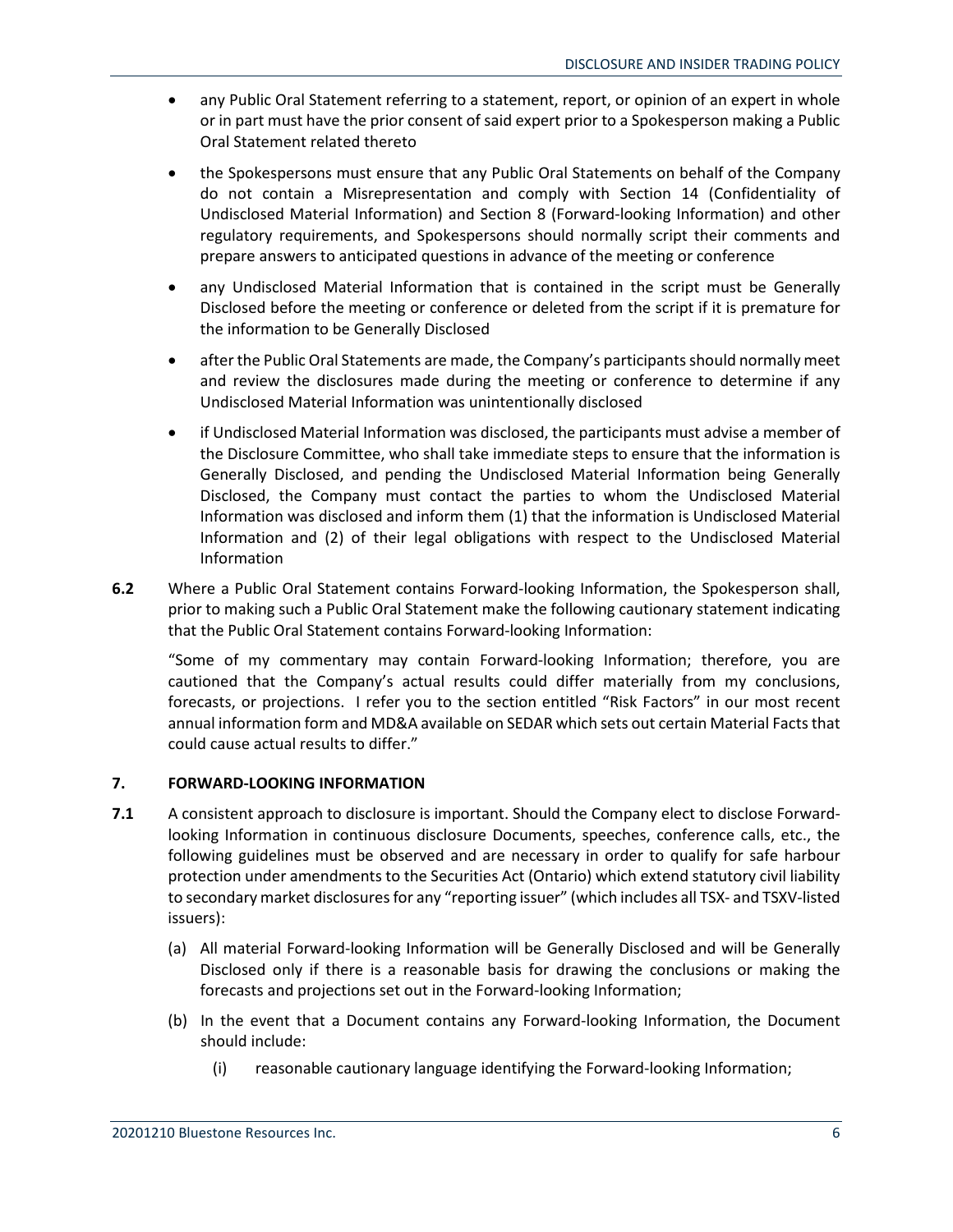- (ii) the material risk factors that could cause actual results to differ materially from expected results from a conclusion, forecast or projection in the Forward-looking Information;
- (iii) a statement of the assumptions that were applied in the Forward-looking Information; and
- (iv) a statement that Forward-looking Information will not necessarily be updated.
- **7.2** Once disclosed, the Company's practice for updating Forward-looking Information will be to regularly assess whether previous statements of Forward-looking Information should be replaced by new Forward-looking Information, and ensure that past disclosure of Forward-looking Information is accurately reflected in current MD&A.

## **8. DISCLOSURE CONTROLS AND PROCEDURES**

**8.1** The following Disclosure Controls and Procedures of the Company have been reasonably designed to ensure that information required to be disclosed is recorded, processed, summarized, and reported on a timely basis:

- (a) The CEO or other member of the Disclosure Committee designated by the CEO shall assign responsibility to the appropriate individuals to draft the required Documents disclosing the material public disclosures of the Company and shall develop a timeline to ensure the drafting and review is conducted in a timely manner.
- (b) All personnel who are requested to have direct input into the preparation of Core Documents will be provided with instructions and such other additional information as they may require to ensure that they are familiar with the Company's obligations, the importance of compliant and accurate disclosure and the reliance which is being placed upon them.
- (c) The Disclosure Committee shall meet as many times as may be necessary to review the draft Document disclosure and consider all comments raised by other reviewers.
- (d) Concerns will be addressed with external legal counsel and the independent auditors, as necessary.
- (e) To serve as an additional record of the procedures employed, and to emphasize the importance of accurate and reliable information in the Company's material public disclosures, the Disclosure Committee may ask the appropriate members of the Executive Management to provide a disclosure certification regarding the filing of a Core Document in a form to be approved by the Disclosure Committee.
- (f) On an annual basis, and prior to completion of the annual filings, the Disclosure Committee may report to the Board:
	- (i) that it has reviewed the Disclosure Controls and Procedures;
	- (ii) the Disclosure Committee's findings and conclusions regarding the effectiveness of the Company's Disclosure Controls and Procedures; and
	- (iii) the Disclosure Committee's assessment of the quality of the disclosures made in the Company's Core Documents;

and the Disclosure Committee may meet with the Board to discuss any questions, which the Board may have, and to report in person, upon the request of the Board.

(g) If for any reason the Disclosure Committee cannot agree upon their report, it may meet with the Board to discuss its procedures and the issues which remain outstanding.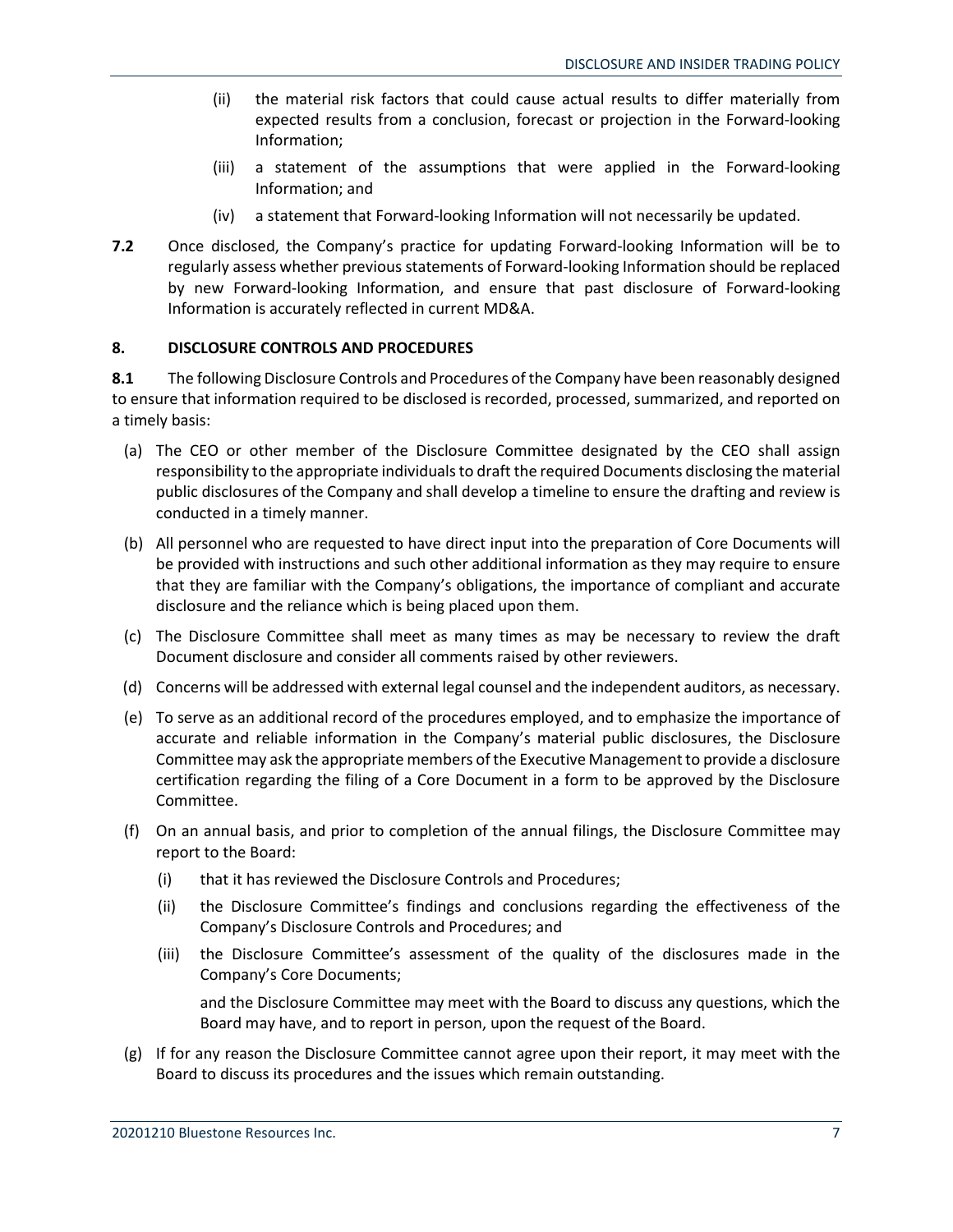## **9. TIMELY DISCLOSURE OF MATERIAL INFORMATION**

- **9.1** Any person to whom this Policy applies who becomes aware of information that has the possibility of being Material Information must immediately disclose that information to the CEO or another member of the Disclosure Committee, and the CEO or such other member of the Disclosure Committee shall advise the Disclosure Committee. Schedule "B" attached hereto lists examples of Material Information.
- **9.2** Upon the occurrence of any change that may constitute a Material Change in respect of the Company, the Disclosure Committee, in consultation with such other advisors as it may consider necessary, shall:
	- (a) consider whether the event constitutes a Material Change;
	- (b) if it does constitute a Material Change, prepare a press release and a Material Change report describing the Material Change as required under applicable laws;
	- (c) determine whether a reasonable basis exists for filing the Material Change report on a confidential basis. In general, filings will not be made on a confidential basis although, in exceptional circumstances (such as disclosure related to a potential acquisition), confidential disclosure may be appropriate;
	- (d) to the extent practicable, circulate the draft press release to the members of the Board and senior management together, if applicable, with the recommendation that it be filed on a confidential basis; and
	- (e) following approval by the Disclosure Committee, either (a) Generally Disclose the event and file the Material Change report in compliance with applicable securities laws, including the BC Act; or (b) file the Material Change report on a confidential basis and when the basis for confidentiality ceases to exist, and the event remains material, Generally Disclose the event and file a Material Change report. During the period of time while a confidential Material Change has not been publicly disclosed, the Company shall not release a Document or make a Public Oral Statement regarding the Undisclosed Material Information or the Material Change.
- **9.3** Press releases disclosing Material Information will be transmitted to the TSXV and relevant regulatory bodies and major news wire services that disseminate financial news to the financial press. Press releases must be pre-cleared by the TSXV if issued during trading hours and should otherwise also be pre-cleared where practical.

## **10. INTERNET CHAT ROOMS AND BULLETIN BOARDS**

Any person to whom this Policy applies shall not discuss or post any information relating to the Company or any of its Subsidiaries or trading in securities of the Company in internet chat rooms, social media, newsgroups, or bulletin boards unless authorized by the Disclosure Committee.

## **11. USE OF TWITTER, FACEBOOK AND LINKEDIN FOR INVESTOR RELATIONS COMMUNICATIONS**

**11.1** Twitter, Facebook and LinkedIn are approved as channels for investor communication per Item 11 as long as such communication is in full compliance with all other items of the Disclosure Policy. Twitter, Facebook, and LinkedIn are approved only as an outbound communication tool and no responses or postings are allowed including responses to other Tweets.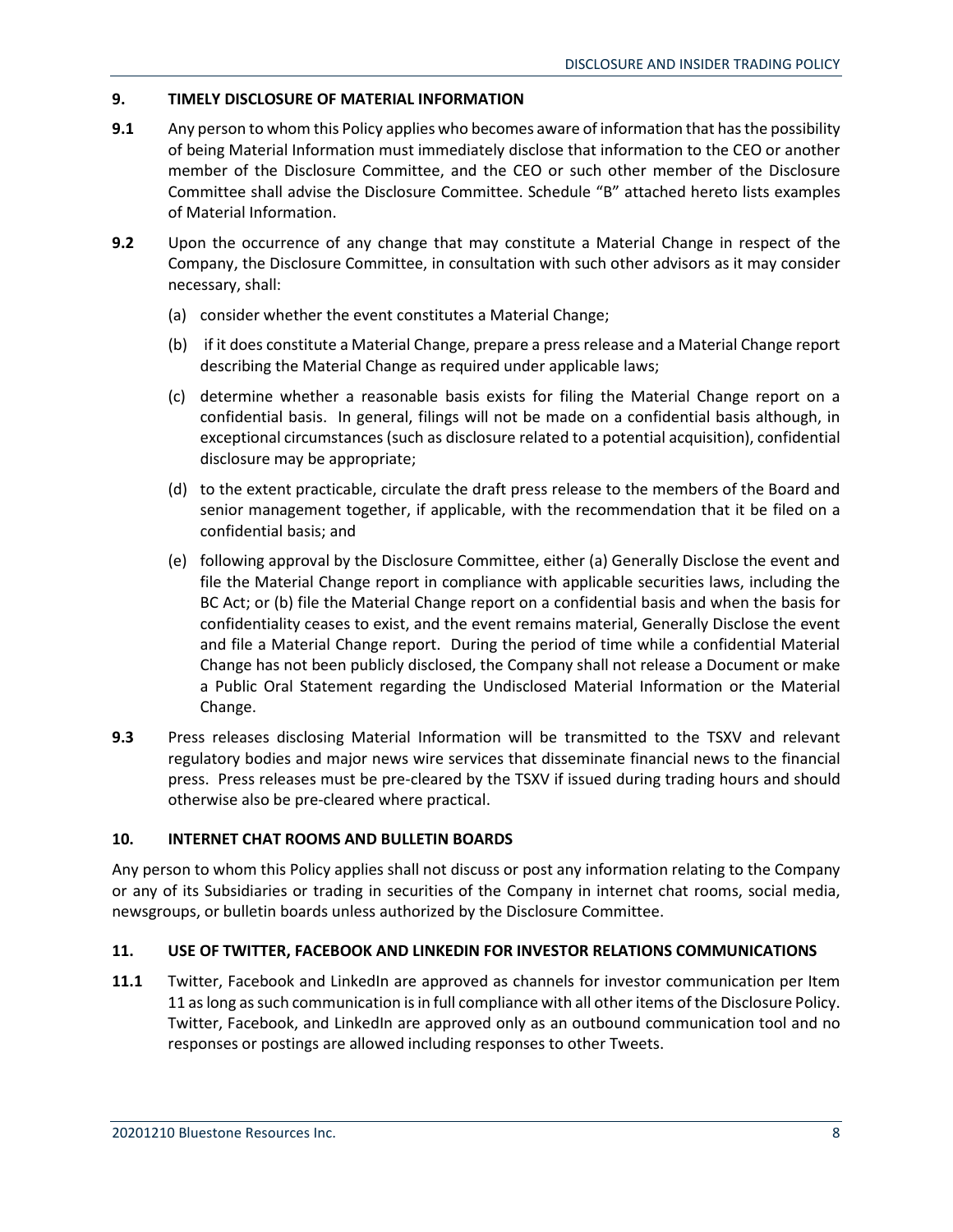- **11.2** Investor relations will utilize Twitter, Facebook, and LinkedIn, per above, to communicate the following:
	- News releases (after wire service distribution)
	- Conference call (timing announcement & playback links)
	- Events announcements and reminders
	- Photo postings
	- Non-material achievements and milestones
	- Such other matters as may be approved by the Disclosure Committee
- **11.3** The Vice-President, Corporate Development and Investor Relations will manage the Bluestone Twitter, Facebook and LinkedIn pages content and design. Links to the Twitter and LinkedIn pages can be included on the corporate website.
- **11.4** All inquiries will be directed to normal email inquiry channels and responded to, if appropriate to do so, like any other investor inquiry. To be clear, no responses will be permitted on the social media platform unless approved by the Disclosure Committee.
- **11.5** Investor Relations will establish procedures to ensure Tweets, Facebook posts and LinkedIn posts are approved before distribution on the same basis as approval of Non-Core Documents per Item  $4.1(b)$ .

## **12. USE OF OTHER VIDEO AND IMAGE POSTING SITES AND SERVICES**

- **12.1 13.1** Other video and image posting sites, such as Slideshare, YouTube, Vimeo etc. ("Media Posting Sites") are approved as channels for hosting Bluestone images and videos including captions as long as such postings are in full compliance with all items of the Disclosure Policy. Media Posting Sites are only approved as outbound communication tools and no responses or written postings other than the initial approved captions are allowed, including responses to comments per Item 11.
- **12.2** Investor Relations will establish procedures to ensure Media Posting Sites posts are approved before distribution on the same basis as approval of Non-Core Documents per Item 4.1(b).

## **13. USE OF OTHER SOCIAL MEDIA PLATFORMS**

No other social media platforms are approved for use in investor relations purposes without approval of the Disclosure Committee per Item 11.

## **14. RUMOURS**

No person to whom this Policy applies shall comment on rumours unless that person is designated by the Disclosure Committee to be the Spokesperson. Spokespersons should respond consistently to any rumours regarding the Company, saying, "It is our policy not to comment on market rumours or speculation." If the TSXV or a securities regulatory authority requests that the Company make a statement in response to a market rumour, the CEO or the Disclosure Committee will consider the matter and determine the appropriate response.

## **15. WEBSITE**

The Disclosure Committee is responsible for reviewing Material Information to be included on the Company's website. The Vice-President, Corporate Development and Investor Relations shall be responsible for maintaining the Company's website, including obtaining approvals from the Disclosure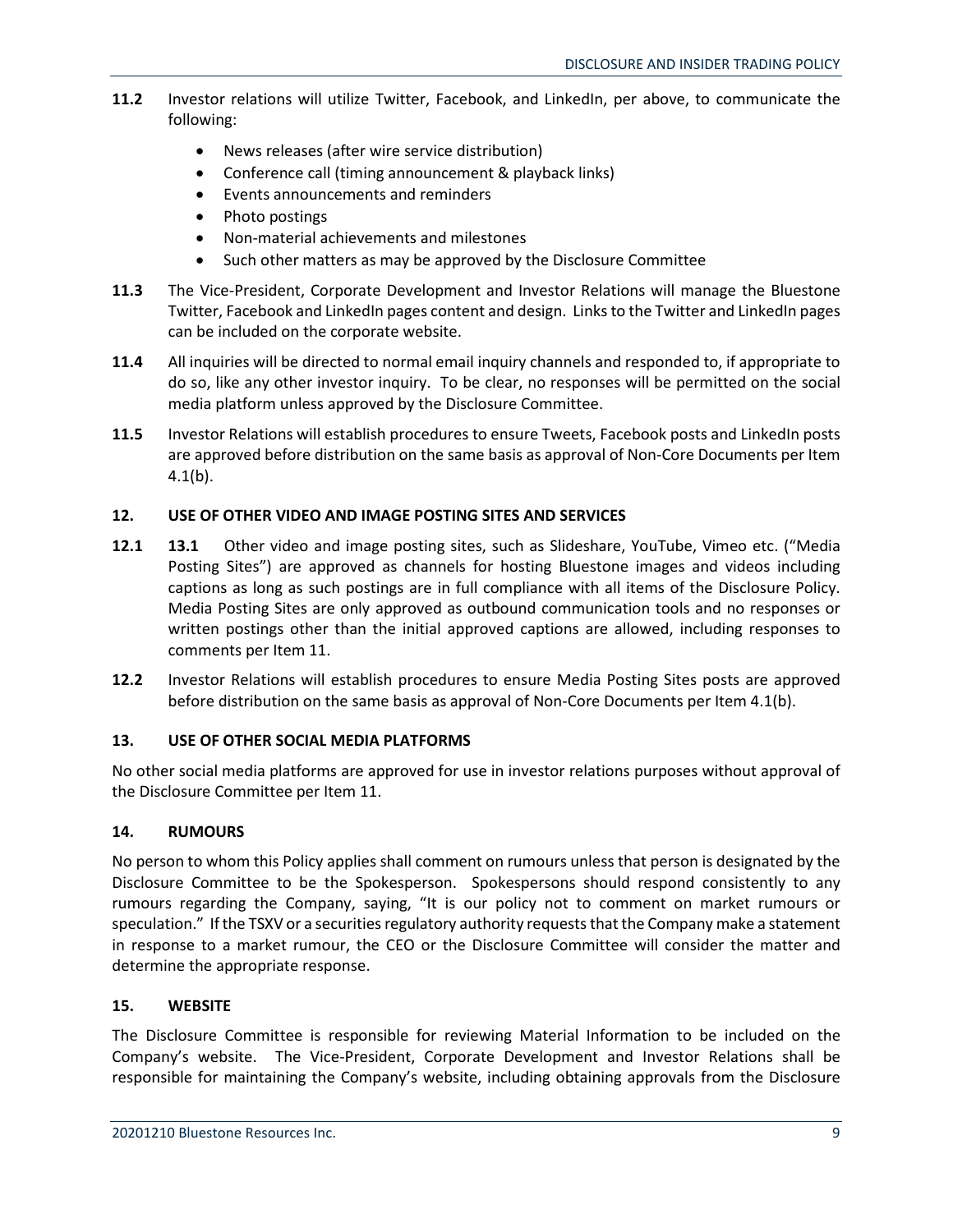Committee of changes to Material Information on the website. The Company's website must be maintained in accordance with the following:

- (a) the following information must be included on the website:
	- (i) all press releases or a link to those press releases;
	- (ii) all Material Information that has previously been Generally Disclosed, including, without limitation, all Documents filed on SEDAR or a link to those Documents on SEDAR; and
	- (iii) current versions of the following documents (or their equivalent):

articles of incorporation, or any other constating or establishing documents and its by-laws; and if adopted, copies of its:

- majority voting policy
- advance notice policy
- position descriptions for the chairman of the board, and the lead director
- board mandate
- board committee charters
- (b) the following additional information may be included on the website:
	- (i) all non-Material Information that is given to analysts, institutional investors, and other market professionals (such as fact sheets, fact books, corporate profiles or summaries, slides of investor presentations, materials distributed at analyst and industry conferences), provided it has been reviewed and approved by the Disclosure Committee;
	- (ii) information relevant to public press releases; and
	- (iii) web replays of shareholder meetings or analysts' conferences.
- (c) the website must contain an email link to one or more investor relations contacts for the Company to facilitate communication with investors;
- (d) the website must include a notice that advises the reader that the information was accurate at the time of posting, but may be superseded by subsequent disclosures;
- (e) inaccurate information must be promptly removed from the website and a correction must be posted;
- (f) information contained on the website must be removed or updated when it is no longer current;
- (g) a list of all analysts known to follow the Company may be posted on the investor relations page, but analysts' reports must not be posted on the Company's website or linked to the Company's website without complying with applicable TSXV guidelines including the following: clearly identifying that the report is authored by a third party and the information contained therein does not necessarily represent the views of the Company, posting all updates to the report, and posting all analyst reports that management of the Company is aware of, rather than just the preferred ones;
- (h) all links from the Company's website must be approved by the Disclosure Committee and all links must include a notice that advises the reader that he or she is leaving the Company's website and that the Company is not responsible for the contents of the other site; and
- (i) no links will be created from the Company's website to chat rooms, news groups or bulletin boards.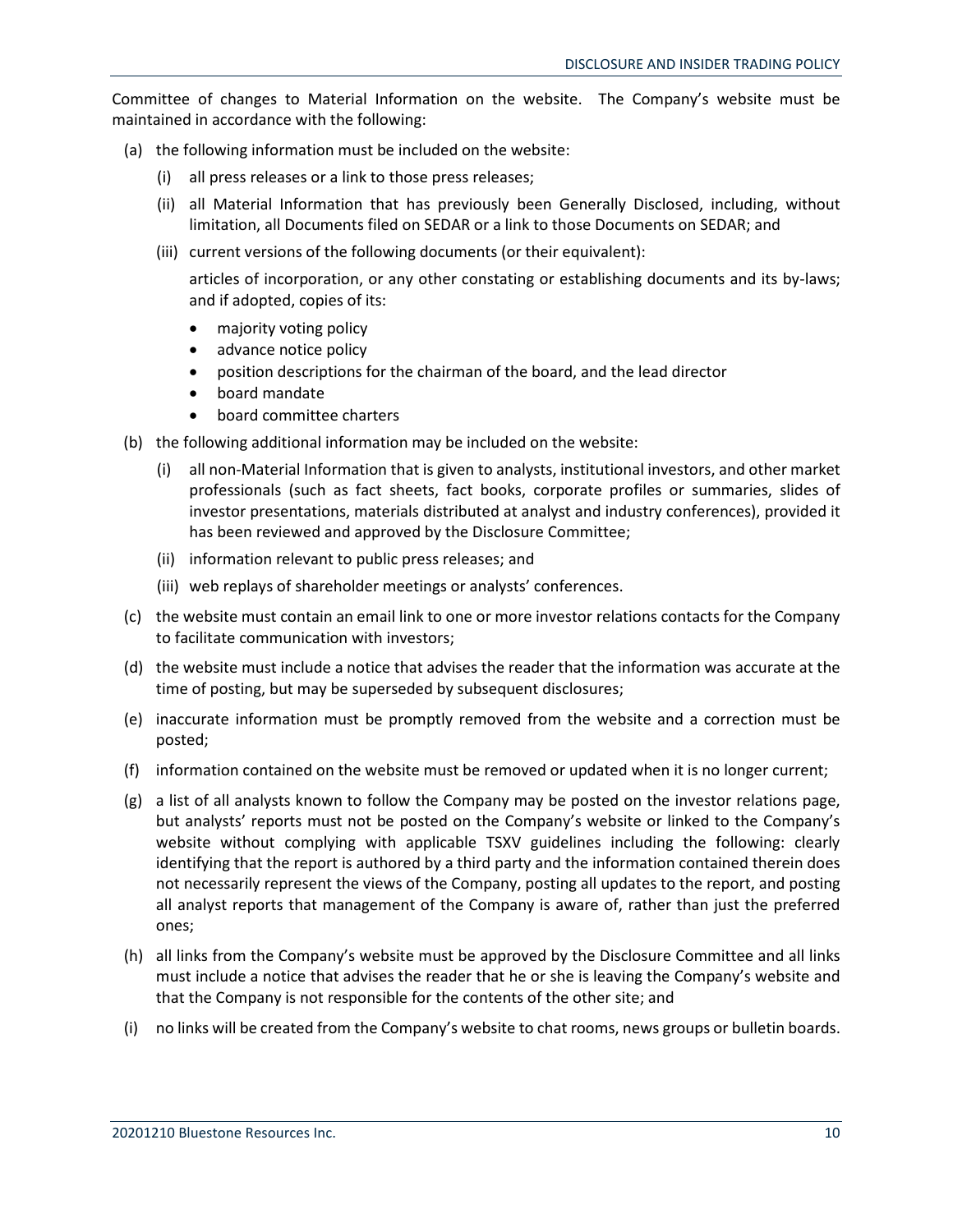## **16. CONFIDENTIALITY OF UNDISCLOSED MATERIAL INFORMATION**

- **16.1** Any person to whom this Policy applies and who has knowledge of Undisclosed Material Information must treat the Undisclosed Material Information as confidential until the Undisclosed Material Information has been Generally Disclosed.
- **16.2** Undisclosed Material Information shall not be disclosed to anyone except in the necessary course of business. If Undisclosed Material Information has been disclosed in the necessary course of business, anyone so informed must clearly understand that it is to be kept confidential, and, in appropriate circumstances, execute a confidentiality agreement. Schedule "C" attached hereto lists circumstances where securities regulators believe disclosure may be in the necessary course of business. When in doubt, all persons to whom this Policy applies must consult with the CEO to determine whether disclosure in a particular circumstance is in the necessary course of business. For greater certainty, disclosure to analysts, institutional investors, other market professionals and members of the press and other media will not be considered to be in the necessary course of business. Tipping is prohibited.
- **16.3** In order to prevent the inadvertent disclosure of Undisclosed Material Information, the procedures set forth below should be observed at all times:
	- (a) Documents and files containing confidential information should be kept in a safe place to which access is restricted to individuals who "need to know" that information in the necessary course of business and code names should be used if necessary;
	- (b) Confidential matters should not be discussed in places where the discussion may be overheard;
	- (c) Transmission of Documents containing Undisclosed Material Information by electronic means will be made only where it is reasonable to believe that the transmission can be made and received under secure conditions such as a dedicated server; and
	- (d) Unnecessary copying of Documents containing Undisclosed Material Information must be avoided and extra copies of Documents must be promptly removed from meeting rooms and work areas at the conclusion of the meeting and must be destroyed if no longer required.

## **17. QUIET PERIOD**

During a Quiet Period, no Person to whom this Policy applies shall provide any Forward-looking Information relating to the business and affairs of the Company or any of its Subsidiaries, including earnings guidance or comments with respect to the financial results for the current fiscal quarter or current fiscal year. Notwithstanding these restrictions, the Disclosure Committee may authorize the Forward-looking Information to be Generally Disclosed during the Quiet Period when the Forward-looking Information constitutes Undisclosed Material Information. During a Quiet Period, Spokespersons may respond to unsolicited inquiries about information either that is not Material Information or that has been Generally Disclosed.

## **18. CONTACT WITH ANALYSTS, INVESTORS AND THE MEDIA**

- **18.1** If the Company intends to discuss Material Information at an analyst or shareholder meeting or a press conference or conference call, the discussion must be preceded by a press release of the Undisclosed Material Information.
- **18.2** Meetings with analysts and significant investors are an important element of the Company's investor relations program. The Company will meet with analysts and investors individually or in small groups as needed and will initiate contacts or respond to analyst and investor calls in a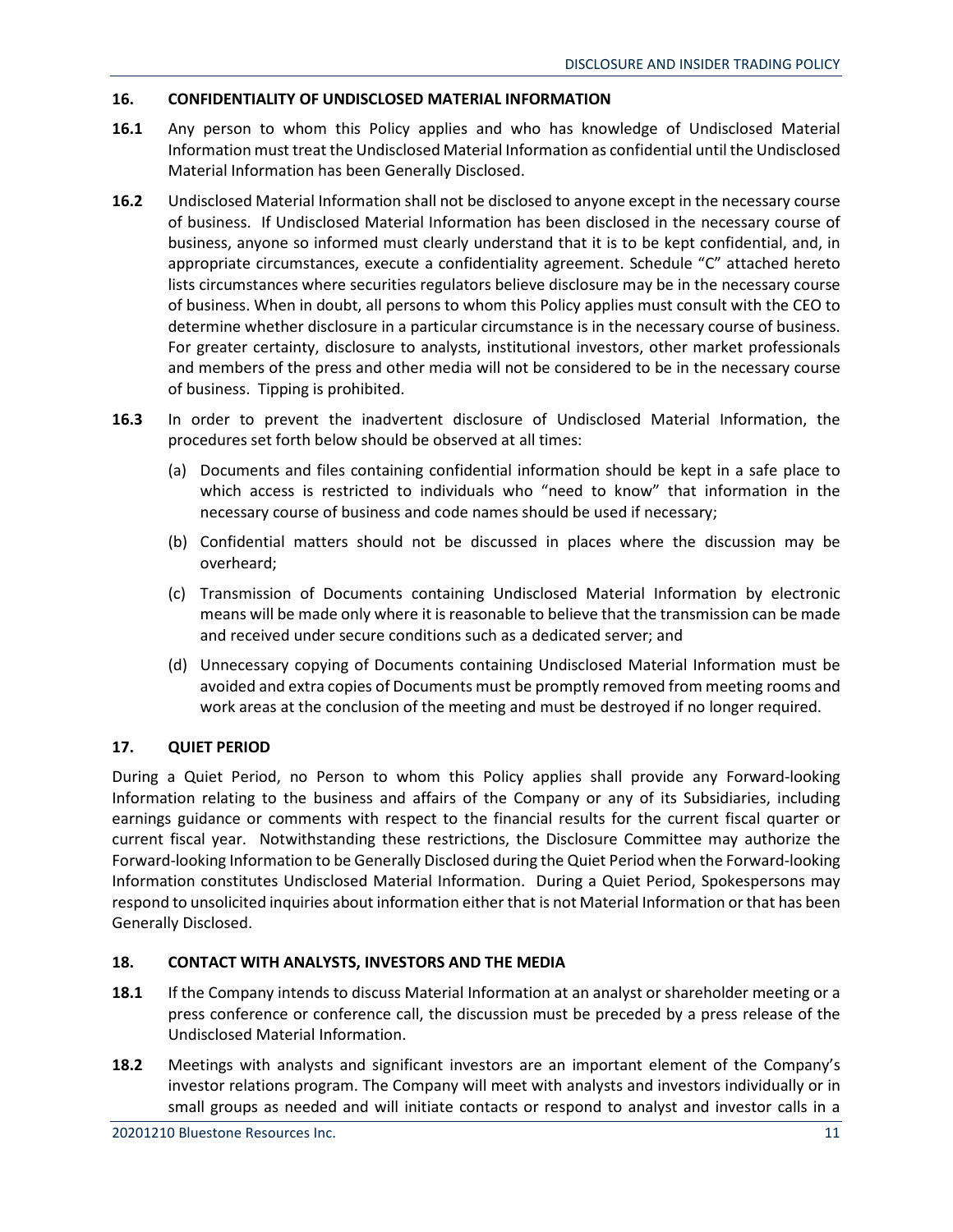timely, consistent, and accurate fashion in accordance with this Policy. All analysts will receive fair treatment regardless of whether they are recommending buying or selling the Company's securities.

- **18.3** The Company should not alter Material Information by breaking down the information into smaller, non-material components with analysts or shareholders if there is risk that Material Information could be taken out of the context in which it was presented or could result in a misinterpretation of that Material Information.
- **18.4** The Company will provide the same sort of detailed, previously disclosed information to individual investors or reporters that it has provided to analysts and institutional investors and may post this information on its website.
- **18.5** To protect against Selective Disclosure, the procedures outlined in Section 7 (Procedures Regarding Public Oral Statements) should be followed.
- **18.6** Spokespersons will keep notes of telephone conversations with analysts and investors and when practicable more than one Company representative should be present at all individual and group meetings. A debriefing will be held after these meetings and if it is determined that Selective Disclosure of previously Undisclosed Material Information has occurred, the Company will Generally Disclose the information immediately.
- **18.7** Members of the media should not receive Undisclosed Material Information on an exclusive, embargoed, or selective basis. They will receive Undisclosed Material Information at the same time as everyone else: when the announcement is Generally Disclosed. Company Spokespersons will keep notes of telephone conversations with reporters and will follow up with reporters when there is an inaccuracy in an article, in order to set the record straight, and ensure that the same error does not recur in future articles.

## **19. ANALYST REPORTS**

- **19.1** When reviewing analysts' reports, comments by or on behalf of the Company must be limited to assessing factual information that has been Generally Disclosed that may affect an analyst's model and pointing out inaccuracies or omissions with respect to factual information that has been Generally Disclosed. Any comments must contain a disclaimer that the report was reviewed for factual accuracy only. No comfort or guidance shall be expressed on the analysts' earnings models or earnings estimates and no attempt shall be made to influence an analyst's opinion or conclusion.
- **19.2** Analyst reports are proprietary products of the analyst's firm. Distributing, referring to or providing links to analyst reports may be viewed as an adoption or endorsement by the Company of the reports. For these reasons, the Company will not provide analyst reports through any means generally to employees or to persons outside of the Company or post such reports on its website. Notwithstanding the foregoing, the Company will distribute analyst reports to its directors and Senior Officers to monitor the communications of the Company and to assist them in understanding how the marketplace values the Company and how corporate developments affect the analysis.
- **19.3** Analyst reports may also be provided to the Company's financial and professional advisors in the necessary course of business. The Company may post on its website a complete listing, regardless of the recommendation, of all the investment firms and analysts who provide research coverage on the Company. If provided, this list will not include links to the analysts' or any other third-party websites or publications.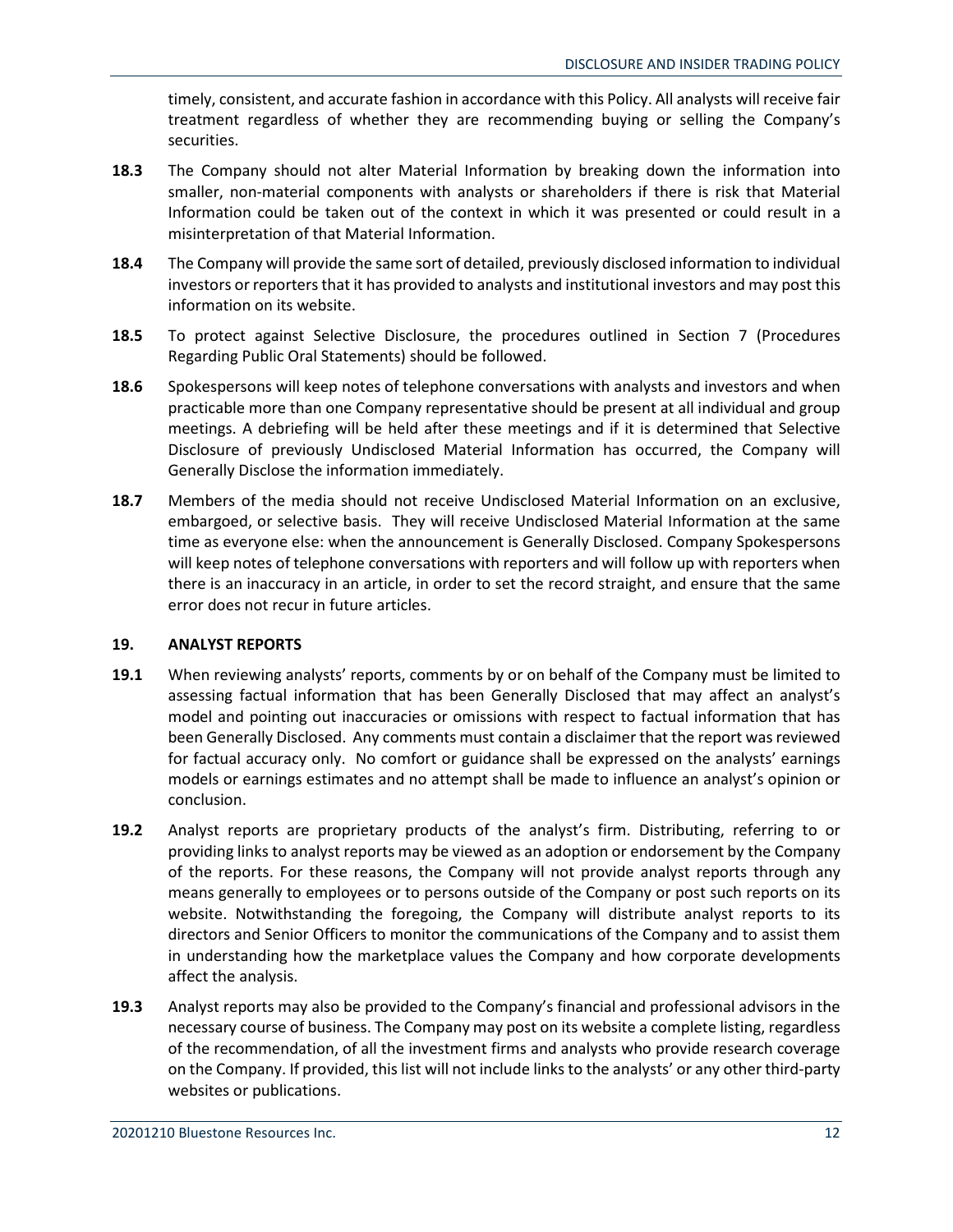## **20. CONFERENCE CALLS**

- **20.1** Conference calls may be held for quarterly earnings and major corporate developments, accessible simultaneously to all interested parties, some as participants by telephone and others in a listen-only mode by telephone, or via a webcast over the Internet. Any such call will be preceded by a press release containing all relevant Material Information. At the beginning of the call, a Spokesperson will provide appropriate cautionary language regarding any Forward-looking Information and direct participants to publicly available Documents containing the assumptions, sensitivities and a full discussion of the risks and uncertainties applicable to the Company.
- **20.2** The Company will provide advance notice of the conference call and webcast by issuing a press release announcing the date, time, and topic, and providing information on how interested parties may access the call or webcast. These details will be provided on the Company's website. In addition, the Company may send invitations to analysts, institutional investors, the media and others. Any non-material supplemental information provided to participants will also be posted to the website for others to view.
- **20.3** A tape replay of the conference call will be made available for a reasonable time to be determined by the Disclosure Committee, and an archived audio webcast and/or text transcript will be made available on the Company's website for a reasonable time.

## **21. TRADING OF SECURITIES OF THE COMPANY**

No Restricted Persons shall trade in the securities of the Company when they are aware of Undisclosed Material Information or during a Blackout Period. In addition, Restricted Persons are prohibited from informing, or "tipping", anyone else about that information. This prohibition extends to other securities of which price or value may reasonably be expected to be affected by changes in the price of the Company's securities and includes the granting or exercise of stock options.

Disclosure of Material Information in the "necessary course of business" may be permitted in limited situations, if the person receiving the information understands both that it must be kept confidential (which should be confirmed in writing, in appropriate circumstances) and that he or she cannot buy or sell securities of the Company until the information has been generally disclosed.

The question of whether a disclosure is being made in the "necessary course of business" is a mixed question of law and fact that must be determined in each case. The "necessary course of business" exception to the prohibition on tipping exists so as not to unduly interfere with a company's ordinary business activities. For example, the "necessary course of business" exception would generally cover communications with (i) employees, officers, and board members; (ii) lenders, legal counsel, auditors, underwriters, and financial and other professional advisors to the Company; (iii) parties to negotiations; and (iv) government agencies and non-governmental regulators. Disclosure by a company in connection with a private placement may be in the "necessary course of business" for companies to raise financing. Securities regulators recognize that select communications between the parties to a private placement of Material Information may be necessary to affect the private placement. Nevertheless, in these situations, Material Information that is provided to private placees should be generally disclosed at the earliest opportunity.

Subject to the "necessary course of business" exception, Material Information is to be kept strictly confidential by all Restricted Persons until after it has been generally disclosed; therefore, Restricted Persons should exercise care when speaking with other personnel who do not have a "need to know" and when communicating with family, friends and others who are not associated with the Company, even if such persons are subject to this Policy. When in possession of non-public Material Information, Restricted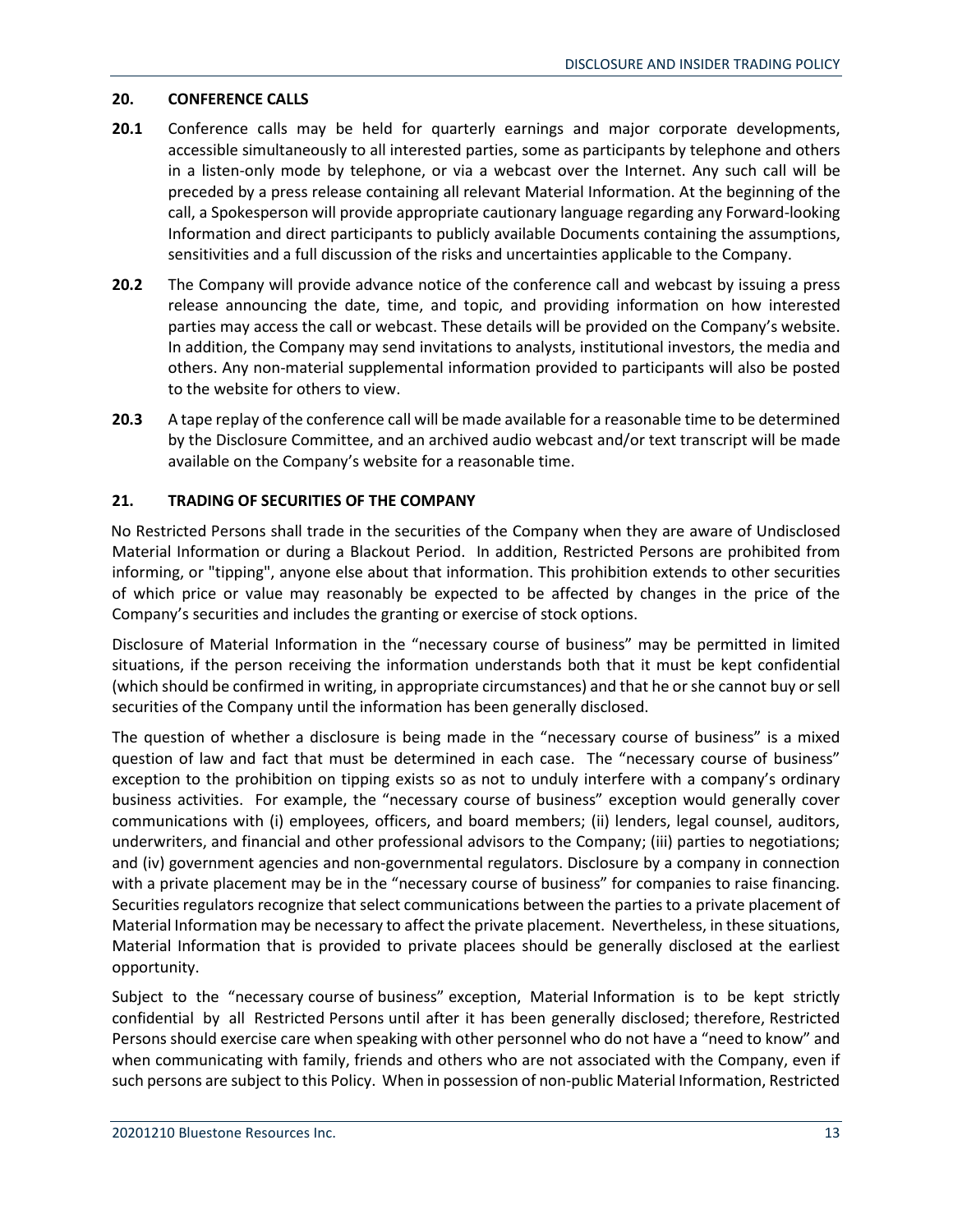Persons should also refrain from making recommendations about buying or selling securities of the Company or securities of other companies with which the Company has a relationship.

If any Restricted Persons has any doubt with respect to whether any information is Material Information or whether disclosure of Material Information is in the "necessary course of business", the individual is required to contact the CEO or CFO.

## **21.1 Undisclosed Material Information**

No Restricted Persons shall reveal Undisclosed Material Information to any person unless the disclosure must occur in the necessary course of business (e.g., discussions with the Company's bankers or advisers where the disclosure of such information is necessary) following consultation with the CEO or CFO to confirm such Undisclosed Material Information may be disclosed. The CEO or CFO should be consulted in advance to determine if it is appropriate to reveal the Undisclosed Material Information in the circumstances.

## **21.2 Undisclosed Material Information of Other Companies**

Where Restricted Persons become aware of Undisclosed Material Information concerning another public company, they shall not trade in the securities of that company until the information is publicly disclosed and a reasonable period of time for its dissemination has passed. Generally, a "reasonable period of time" will be 48 hours; however, it may be longer depending upon the particular market following of that other company. The CEO or CFO should be consulted to determine what would be a "reasonable period of time" in the circumstances.

## **21.3 Blackout Period**

The Company retains the full unfettered right to determine if and when a Blackout Period will be imposed and when it will be lifted. The CEO, in consultation with senior management, will be responsible for determining when to impose a Blackout Period and for setting the length of the Blackout Period and any other conditions or restrictions during the Blackout Period, and for notifying Restricted Persons of a Blackout Period.

In the event that a Blackout Period is imposed by the Company all Restricted Persons shall cease trading the securities of the Company until further notice. Senior management may decide that trading in the Company's securities may occur during the Blackout Period but only with the express prior written approval of the CEO or CFO regarding each such trade. This alternative will only be available during a Blackout Period if the written notice of the Blackout Period so states.

A Blackout Period will generally be imposed by the CEO by notice in writing:

- as a result of a Pending Material Development, once negotiations on a proposed transaction have progressed to a point where it reasonably could be expected that the market price of the Company's securities would materially change if the status of the negotiations or transaction were publicly disclosed. The Blackout Period will remain in effect until one full trading day has elapsed after the trading day on which the transaction is publicly announced, if it is proceeding, or if it is not proceeding, until one full trading day has elapsed after the trading day that CEO has provided notice in writing that the Blackout Period has been lifted or otherwise indicates that discussions about the transaction have terminated; or
- when there is a Material Information pending which has not yet been publicly announced. The Blackout Period will remain in effect until one full trading day has elapsed after the trading day on which such Material Information or a Material Change is publicly announced; or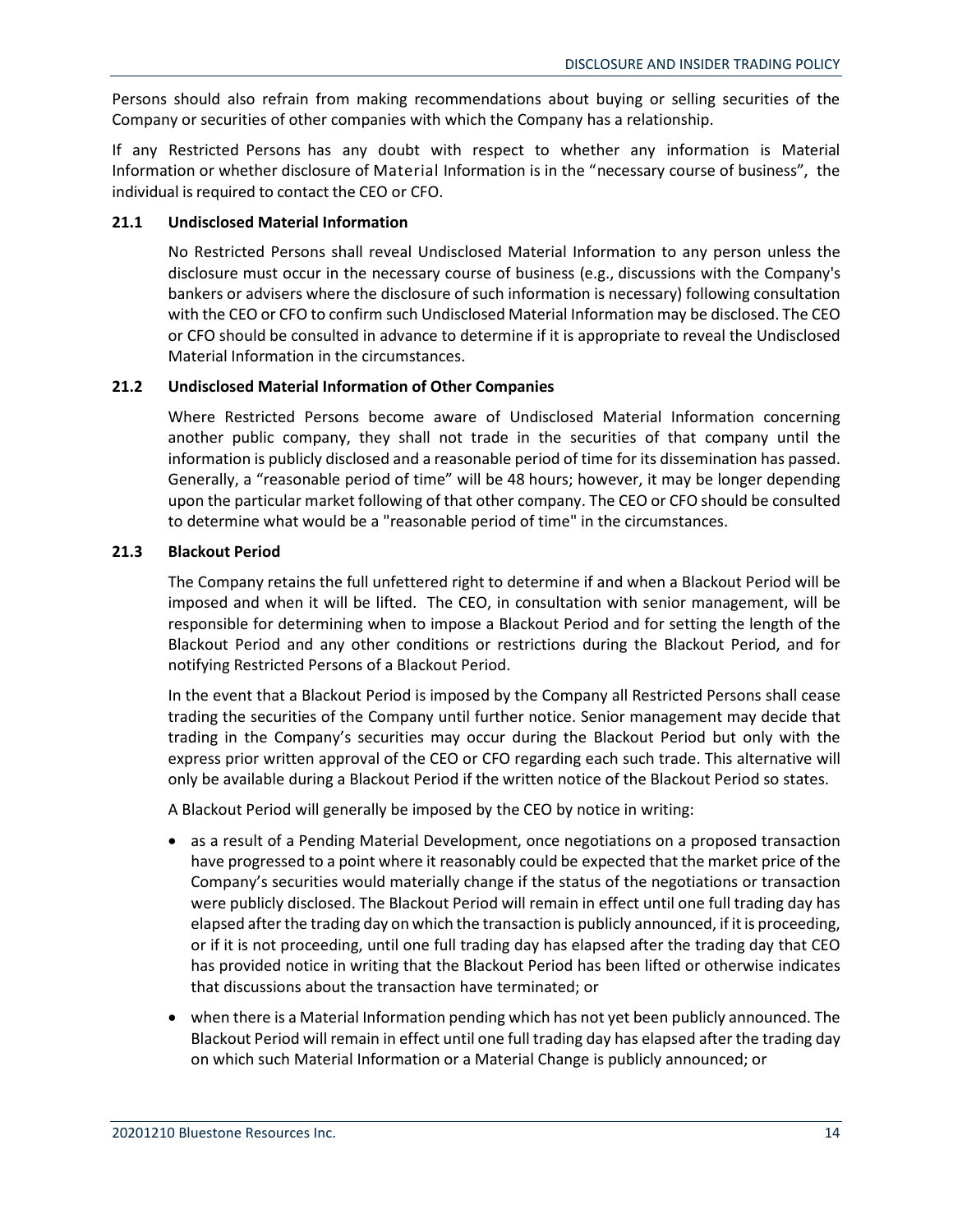• at any other time, senior management and the Information Officer deem it to be appropriate in the circumstances.

When a Blackout Period is imposed it will mean that until it expires or is otherwise lifted, Restricted Persons will **not** be entitled to:

- **exercise or convert any stock options** or other convertible or exercisable securities of the Company; or
- **sell or purchase any shares** or other securities of the Company whether privately or through the market.

The CEO may also consider setting, and advising of, specific and routine Blackout Periods for routine and scheduled material announcements.

#### *Exemptions*

Individuals subject to a Blackout Period who wish to trade Company securities may apply to the CEO for approval to trade securities of the Company during the Blackout Period. Any such request should describe the nature of, and reasons for, the proposed trade. The CEO will consider such requests and will inform the requisitioning individual whether the proposed trade may be made. The requisitioning individual may not make any such trade until he or she has received the specific e-mail notification from the CEO that the trade has been approved.

## **21.4 Mandatory Blackout Period Involving Financial Statement Preparation**

No trading of Company securities is permitted by Restricted Persons directly involved in the preparation or review of annual and quarterly financial statements from the date that is two weeks prior to the earlier of the planned date of public disclosure as determined by the CFO and the required date of public disclosure until one full trading day has elapsed following the trading day on which the financial results have been publicly disseminated. Any trading or tipping with respect to such information during this restricted period would be considered a breach of securities legislation and this Policy. A formal notice concerning the Blackout Period will be issued by the Company in respect of this mandatory Blackout Period.

## **21.5 Extensions on Convertible Securities**

Certain exercisable or convertible securities, including stock options, issued to Restricted Persons may expire during a Blackout and such exercisable or convertible securities may be exercisable or convertible for a period of time, as determined by the Board, after such expiry date, at the sole discretion of the Board (subject to any required regulatory approval).

## **21.6 Notification**

The CEO or CFO should be notified immediately in the event of Restricted Persons trading in Company securities during a Blackout Period.

## **21.7 Reporting Requirements**

Certain persons related to the Company who are "reporting insiders" under applicable securities legislation are required to file insider reports with securities regulators reflecting any direct or indirect beneficial ownership of, or control or direction over, securities of the Company and of any change in such ownership, control, or direction. Reporting insiders of the Company include, but are not limited to, its directors; certain officers; a person responsible for a principal business unit, division, or function of the Company; a significant shareholder of the Company; and any other insider that in the ordinary course receives or has access to Material Non-disclosed Information concerning the Company and that directly or indirectly exercises, or has the ability to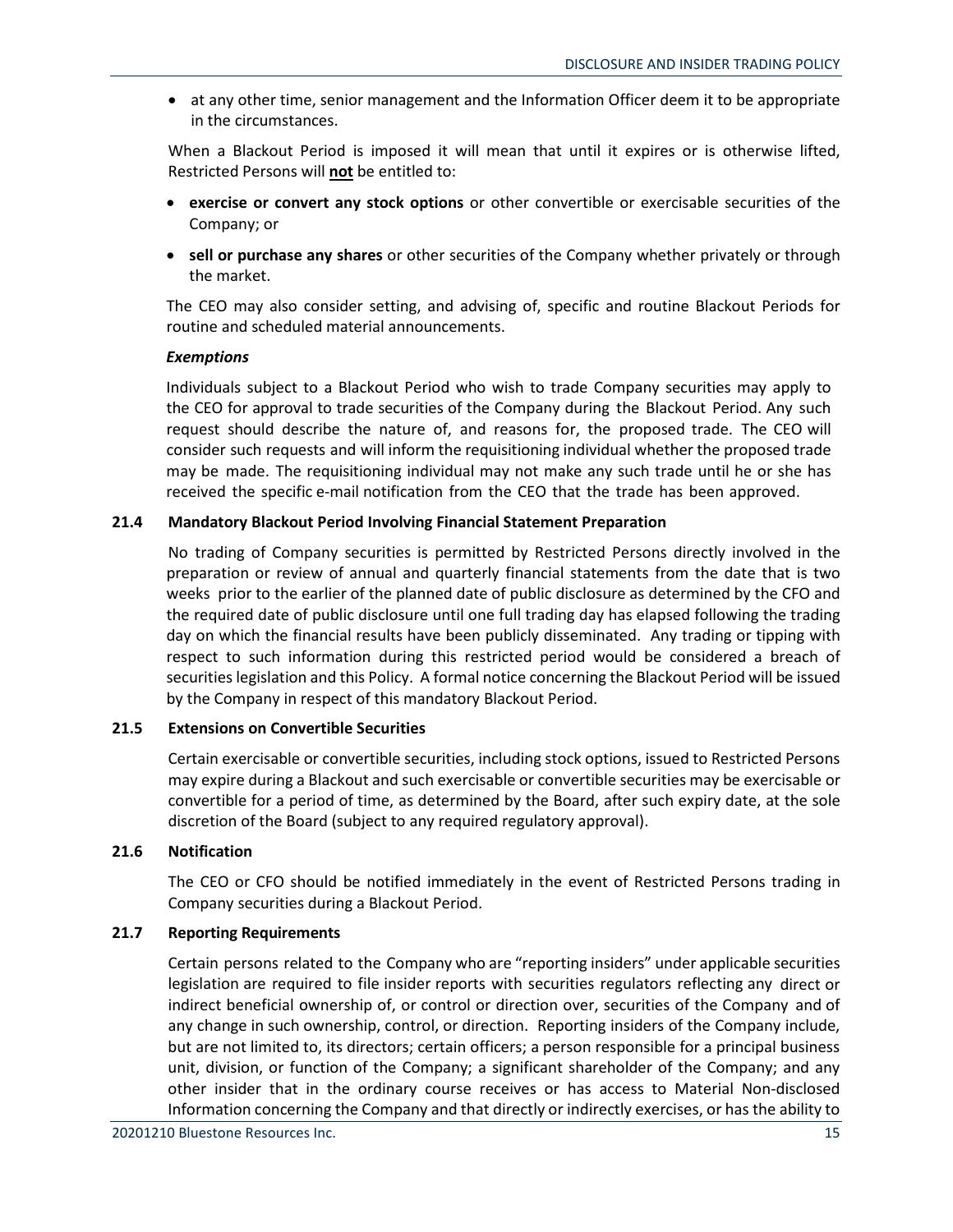exercise, significant power or influence over the business, operations, capital or development of the Company.

It is the responsibility of each reporting insider (and not the Company) to comply with these reporting requirements. The Company will assist any reporting insider in the preparation and filing of insider reports upon request.

## **21.8 Penalties**

It is a condition of the appointment, employment, or engagement of all Restricted Persons that they always abide by the standards, requirements and procedures set out in this Policy. Any Restricted Persons who violate this Policy may face disciplinary action up to and including termination for cause without notice of his or her employment or appointment with or engagement by the Company. The violation of this Policy may also violate certain securities laws. If it appears that a violation of this Policy may have resulted in a contravention of securities laws, the Company may refer the matter to the appropriate regulatory authorities, which could lead to penalties, fines, or imprisonment.

The prohibition against trading on Undisclosed Material Information as set forth in Canadian securities legislation can be enforced through a wide range of penalties, including:

- (a) fines and penal sanctions;
- (b) civil actions for damages;
- (c) an accounting to the Company for any benefit or advantage received; and
- (d) administrative sanctions by securities commissions, such as cease trade orders and removal of exemptions.

## **21.9 Prohibition Against Speculative Transactions and Hedging**

## *Speculative Transactions*

Restricted Persons must not engage, directly or indirectly, in short-term, speculative transactions involving the Company's securities. Speculative transactions involve the purchase or sale of the Company's securities with the intention of reselling or buying the securities back in a relatively short period of time in the expectation of a rise or fall in the market price of such securities. This includes short sales (transactions where you borrow shares, sell them, and then buy shares at a later date to replace the borrowed shares) and buying or selling put or call options (which are options or rights to sell or buy, respectively, specific shares at a specific price before a set date) or other derivative securities relating to the Company's shares.

## *Hedging*

No Restricted Persons may, directly or indirectly, engage in any kind of hedging transaction that could reduce or limit the Restricted Persons' economic risk with respect to the Restricted Persons' holdings, ownership, or interest in or to common shares or other securities of the Company, including outstanding stock options, referenced to or based on the value or market price of common shares in the capital of the Company or other securities of the Company. Prohibited transactions include the purchase by Restricted Persons of financial instruments, including prepaid variable forward contracts, equity swaps, collars, or units of exchange funds that are designed to hedge or offset a decrease in market value of equity securities granted as compensation or held, directly or indirectly, by the Restricted Persons.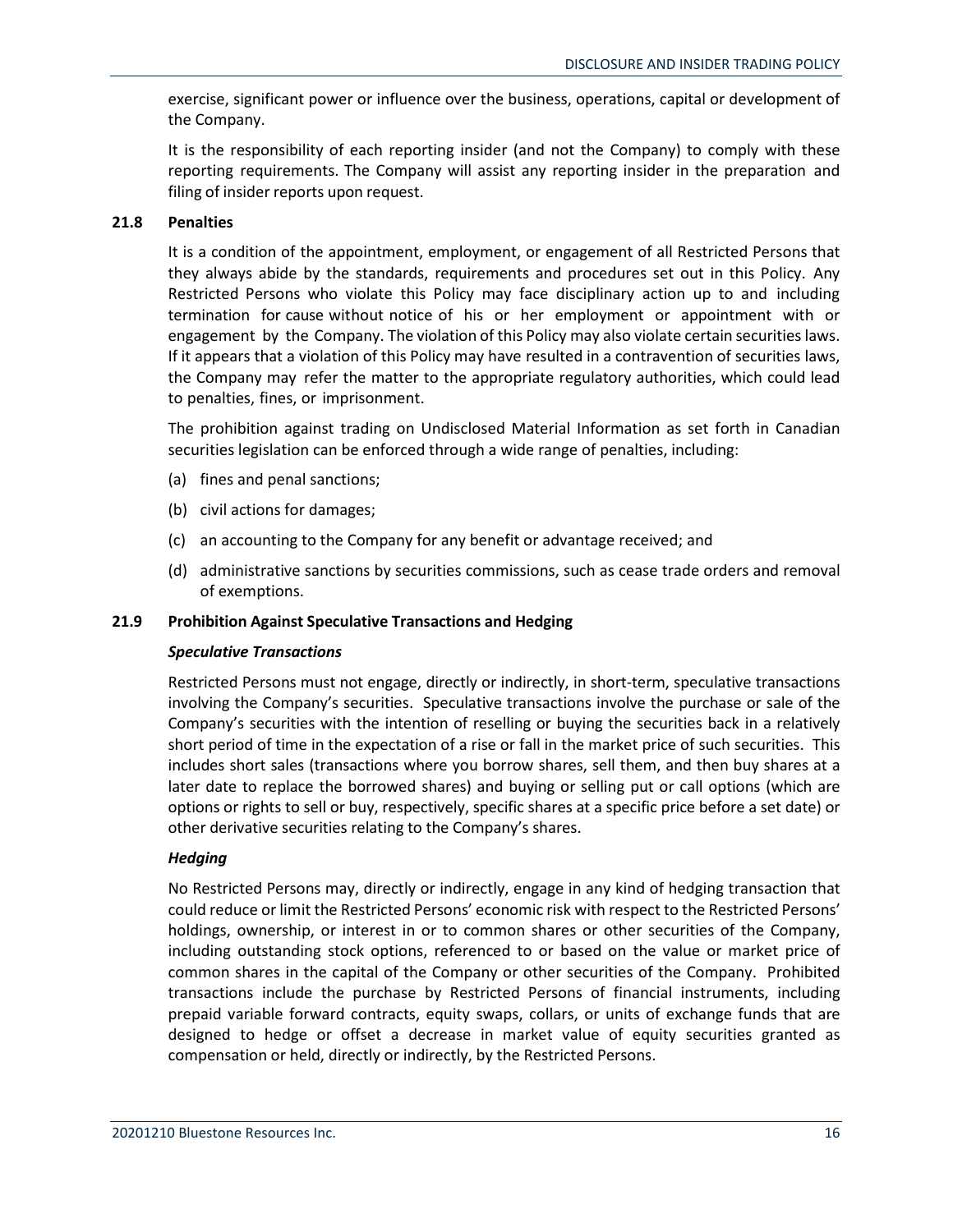## **21.10 Information**

Should you have any questions or wish information concerning the above, please contact the CFOat [phemstead@bluestoneresources.ca.](mailto:phemstead@bluestoneresources.ca.)

## **22. COMMITMENT**

- **22.1** To demonstrate our determination and commitment to the purposes of this Policy, the Company asks each Restricted Person to review this Policy periodically throughout the year. Take the opportunity to discuss with the Disclosure Committee any circumstances that may have arisen that could be a breach of this Policy.
- **22.2** A copy of this Policy will be distributed to all Restricted Persons who will be required to annually sign an acknowledgement that they have received, read, and will abide by the Policy. All Restricted Persons will be informed whenever significant changes have been made to this Policy. All new Restricted Persons will be provided with a copy of this Policy and advised of its importance. Any other stakeholders can refer to the Company website page for updated information on this Policy.
- **22.3** The Company will review this policy annually to ensure that it is achieving its purpose. Based on the results of the review, the Policy may be revised accordingly.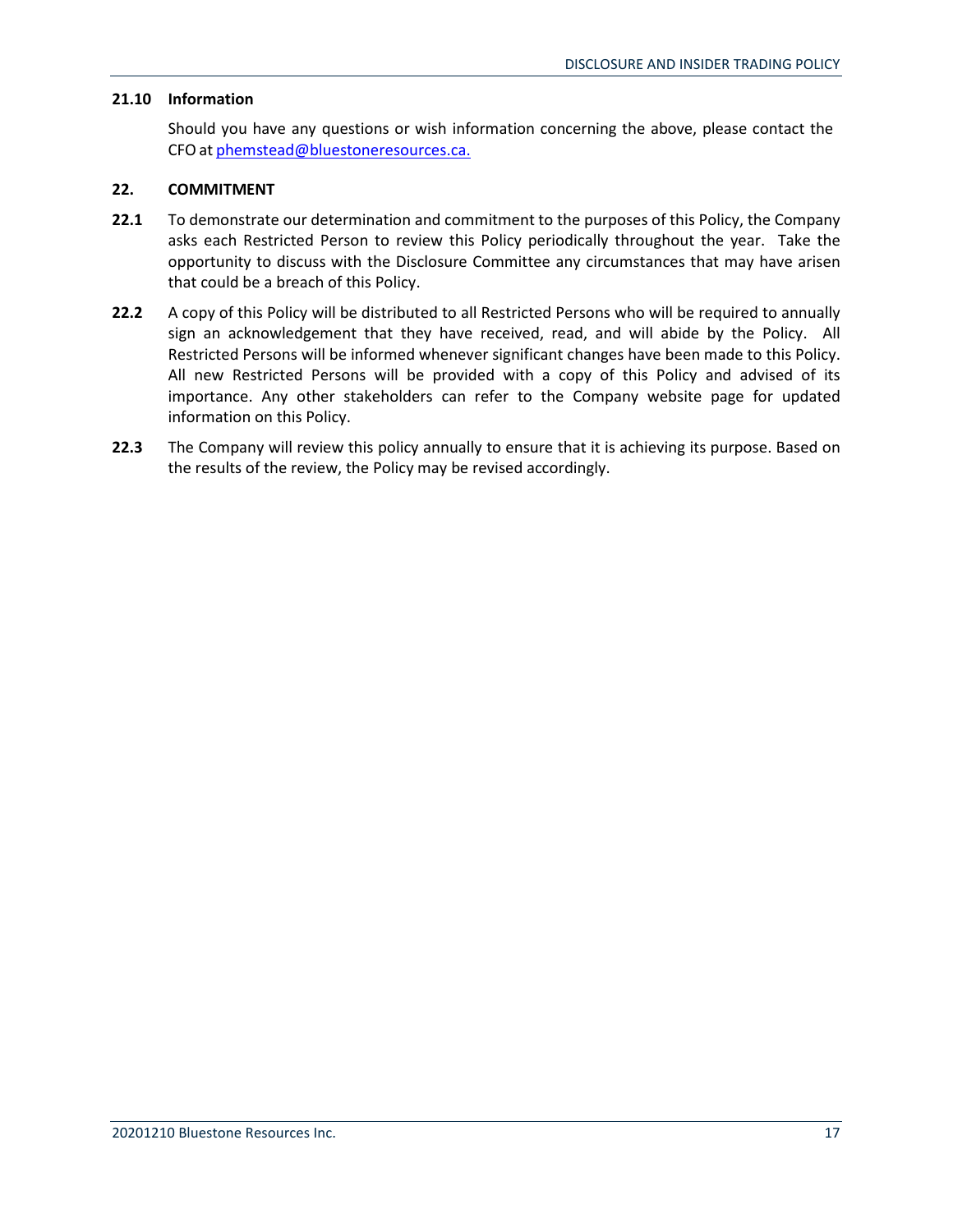## **Schedule "A"**

## **DEFINITIONS**

"**Audit Committee**" means the committee of Bluestone's Board of Directors that is responsible for, amongst other matters, overseeing the Company's financial reporting process, internal controls, and disclosure controls.

"**BC Act**" means the Securities Act (British Columbia).

"**BCSC**" means the British Columbia Securities Commission.

"**Blackout Period**" means the period during which Restricted Persons are prohibited from trading in the Company's securities.

"**Board of Director**s" or "**Board**" means the Board of Directors of Bluestone Resources Inc.

"**Chair**" means the chair of the Disclosure Committee.

"**Company**" means Bluestone Resources Inc., and Companies means all of Bluestone Resources Inc. and its Subsidiaries.

"**Core Documents**" means annual financial statements, interim financial statements, MD&A, annual information form, prospectuses, take-over bid circulars, issuer bid circulars, directors' circulars, rights offering circulars, information circular, and business acquisition reports.

"**Derivative Information**" means information extracted from a Document filed on behalf of another person or company.

"**Disclosure Committee**" means a committee created pursuant to Section 4.1 (Disclosure Committee) that is responsible for the implementation of this Policy.

"**Disclosure Controls and Procedures**" means the guidelines, controls and procedures that are designed to ensure that information required to be disclosed by the Company is recorded, processed, summarized, and reported within the specified time periods.

"**Document**" means any public written communication, including Core Documents and Non-Core Documents or other communication prepared and transmitted in electronic form:

- that is required to be filed with the BCSC, any other securities regulatory authority in Canada on SEDAR or otherwise;
- that is filed or required to be filed with any stock exchange or similar institution under its bylaws, rules, or regulations; or
- that is otherwise prepared to provide information about the Company to investors or the public, the content of which would reasonably be expected to affect the market price or value of the securities of the Company.

"**Employees**" means all individuals currently employed by the Company who may become aware of Undisclosed Material Information.

"**Executive Management**" means the CEO, President, CFO, and VPs.

"**Forward-looking Information**" means all disclosure regarding possible events, conditions or results (including future-oriented financial information with respect to prospective results of operations, a prospective financial position or prospective changes in financial position that is based on assumptions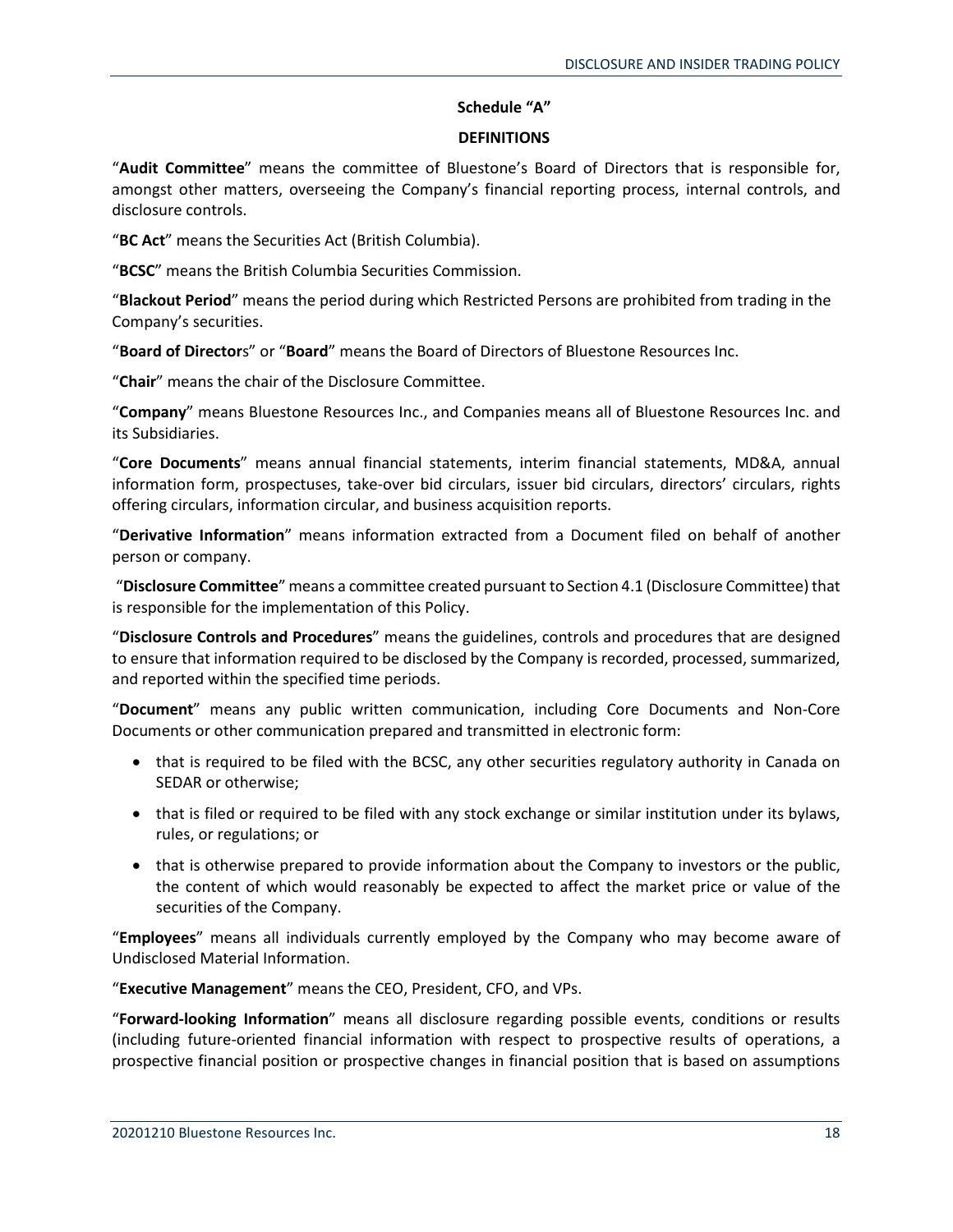about future economic conditions and courses of action) of the Company in the future, including a forecast or a projection (i.e., the discussion of future trends and prospects for the Company in its MD&A).

"**Generally Disclosed**" means disseminated to the public by way of a press release together with the passage of a reasonable amount of time (one full trading day following the date of dissemination to the public by way of a press release, unless otherwise advised that the period is longer or shorter, depending on the circumstances) for the public to digest and analyze the information.

"**Material Change**" means a change in the business, operations or capital of the Company that would reasonably be expected to have a significant effect on the market price or value of any of the securities of the Company and includes a decision to implement such a change made by the Board or by senior management of the Company who believe that confirmation of the decisions by the Board is probable.

"**Material Fact**" means a fact that significantly affects, or could reasonably be expected to significantly affect, the market price or value of the securities of the Company.

"**Material Information**" means any information (including Material Facts and Material Changes relating to the business and affairs of the Company that results in, or would reasonably be expected to result in, a significant change in the market price or value of the Company's securities or that would reasonably be expected to have a significant influence on a reasonable investor's investment decisions.

"**MD&A**" means Management's Discussion and Analysis.

"**Misrepresentation**" means an untrue statement of a Material Fact, or an omission to state a Material Fact that is required to be stated or that is necessary to prevent a statement that is made from being false or misleading in the circumstances in which it is made.

"**Non-Core Documents**" means press releases, investor presentations or other written material containing technical or financial information regarding the Company that may be disseminated to the public which has not been previously disseminated or approved by the Disclosure Committee.

"**Pending Material Developments**" means a proposed transaction of the Company that would constitute Material Information; however, a decision to proceed with the transaction has not been made by the Board or by senior management with the expectation of concurrence from the Board.

"**Policy**" means the Bluestone Disclosure Policy, as amended from time to time.

"**Public Oral Statement**" means any oral statement made in circumstances in which a reasonable person would believe that information contained in the statement will become Generally Disclosed and includes speeches, presentations, press conferences, interviews, and discussions with analysts where the Company's business and affairs, prospects or financial condition are discussed.

"**Quiet Period**" means each period (a) beginning on the first day that preliminary financial results are available for each fiscal quarter and each fiscal year, and (b) ending when the financial results for that quarter or year have been Generally Disclosed by way of a press release.

"**Restricted Persons**" means:

- (a) directors and officers of the Company or any subsidiaries of the Company; and
- (b) employees or contractors of the Company; and
- (c) shareholders who own or exercise control over 10% or more shares of the Company and their affiliates, or an employee or affiliate of an organization doing business with the Company who may, by nature of the business, come into contact with Undisclosed Material Information.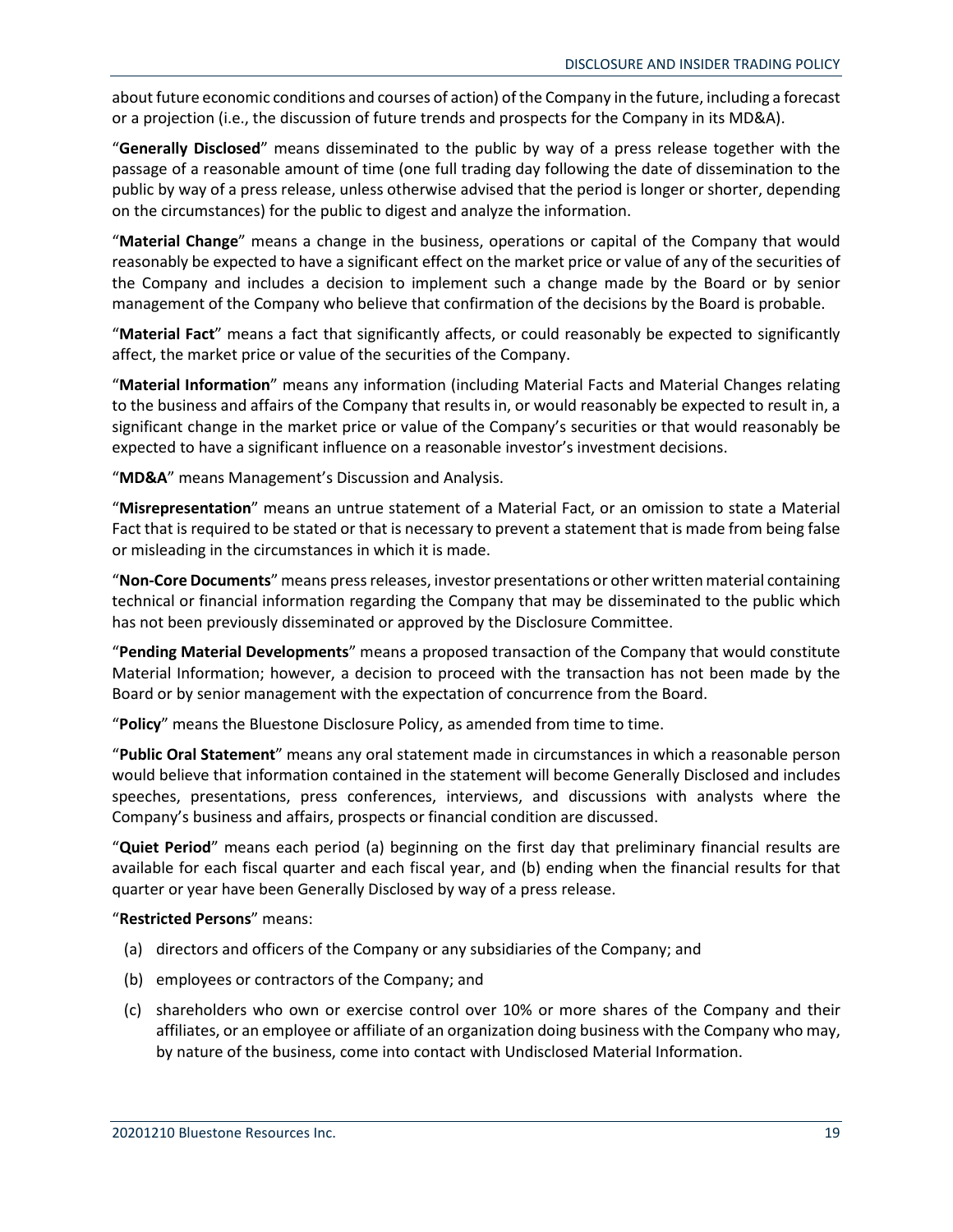"**RS**" means Market Regulation Services, Inc.

"**Secretary**" means the Secretary of the Disclosure Committee.

"**SEDAR**" means the System for Electronic Document Analysis and Retrieval.

#### "**Senior Officer**" means:

- (1) the chair or lead director of the Board of Directors of the Company or any of its Subsidiaries, the CEO, President, CFO, a Vice-President, the Corporate Secretary of the Company, or any of its Subsidiaries or any of their operating divisions; or
- (2) any other individual who performs functions for the Company or any of its Subsidiaries similar to those normally performed by an individual occupying any of the offices listed in (1) above.

"**Selective Disclosure**" means disclosure to any person or select group (including investment analysts and the media) of Material Information that has not been Generally Disclosed; a prohibited activity.

"**Spokespersons**" means those individuals identified in Section 4.5 of this Policy.

"**Subsidiary**" means a company that is controlled by (1) another company, (2) another and one or more companies, each of which is controlled by that other company, or (3) two or more companies, each of which is controlled by that other; or it is a subsidiary of a company that is that other's subsidiary. In general, a company will control another company when the first company owns more than 50% of the outstanding voting securities of that other company.

"**Tipping**" means the disclosure of Undisclosed Material Information to third parties outside the necessary course of business.

"**TSXV**" means the TSX (Toronto Stock Exchange) Venture Exchange.

"**Undisclosed Material Information**" means Material Information about the Company that has not been Generally Disclosed.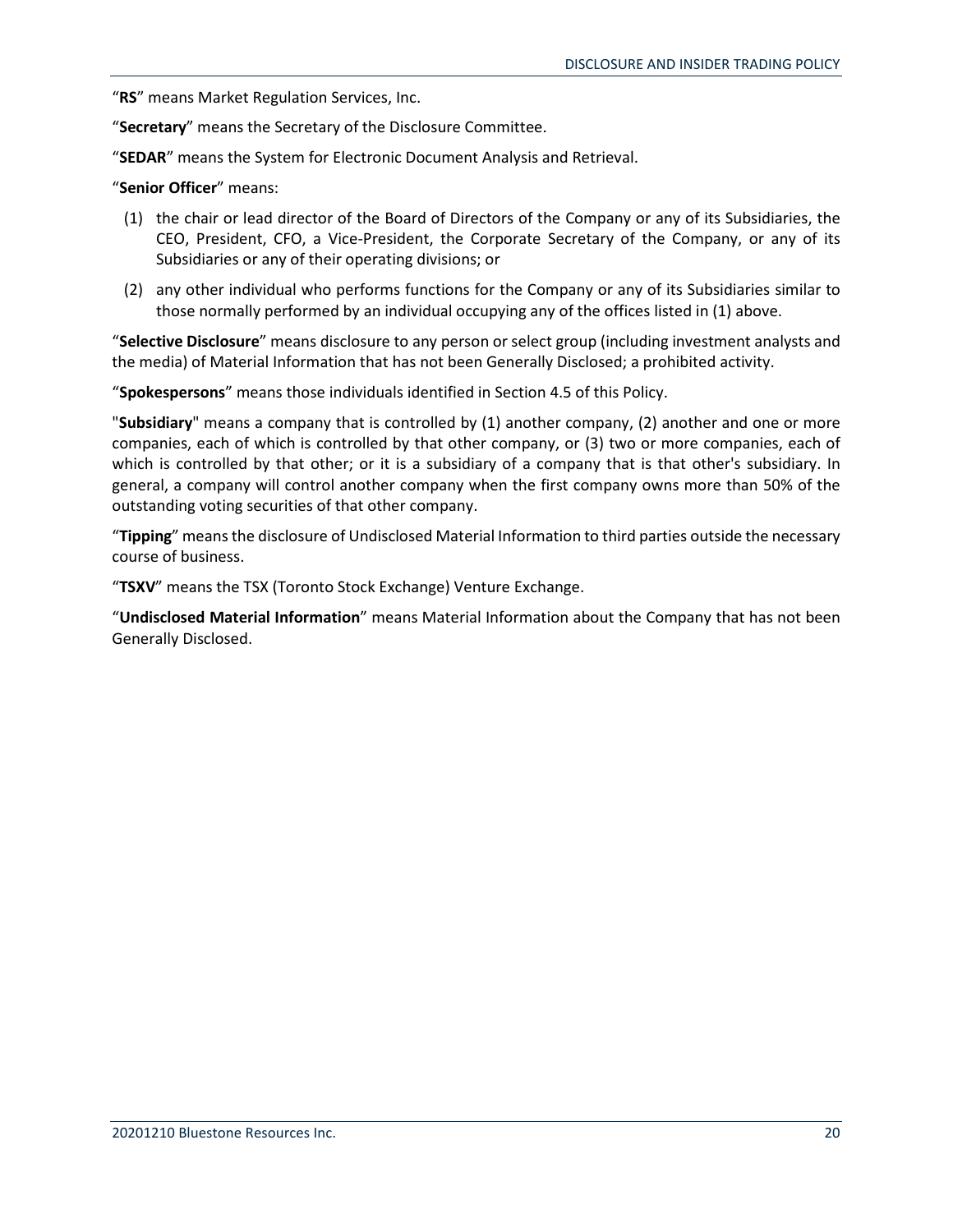## **Schedule "B"**

## **EXAMPLES OF INFORMATION THAT MAY BE MATERIAL**

(Based on National Policy 51-201, Policy 3.3 – Timely Disclosure of the TSX Venture Exchange, and

Section 410 of the Toronto Stock Exchange Company Manual)

#### **Changes in corporate structure**

- changes in share ownership that may affect control of the company
- changes in corporate structure such as reorganizations, amalgamations, or mergers
- take-over bids, issuer bids, or insider bids

## **Changes in capital structure**

- the public or private sale of additional securities
- planned repurchases or redemptions of securities
- planned splits of common shares or offerings of warrants or rights to buy shares
- any share consolidation, share exchange, or stock dividend
- changes in a company's dividend payments or policies
- the possible initiation of a proxy fight
- material modifications to the rights of security holders

## **Changes in financial results**

- a material increase or decrease in near-term earnings prospects
- unexpected material changes in the financial results for any period
- material shifts in financial circumstances, such as cash flow reductions, major asset write-downs
- material changes in the value or composition of the company's assets
- any material change in the company's accounting policies

## **Changes in business and operations**

- any development that materially affects the company's resources, technology, products or markets
- material changes in capital investment plans or corporate objectives
- major labour disputes or disputes with major contractors or suppliers
- significant new contracts, products, patents, or services or significant losses of contracts or business
- significant material discoveries
- changes to the Board or Executive Management, including the departure of the company's board chair, CEO or CFO (or persons in equivalent positions)
- the commencement of, or developments in, material legal proceedings or regulatory matters
- waivers of corporate ethics and conduct rules for officers, directors, and other key employees
- any notice that reliance on a prior audit is no longer permissible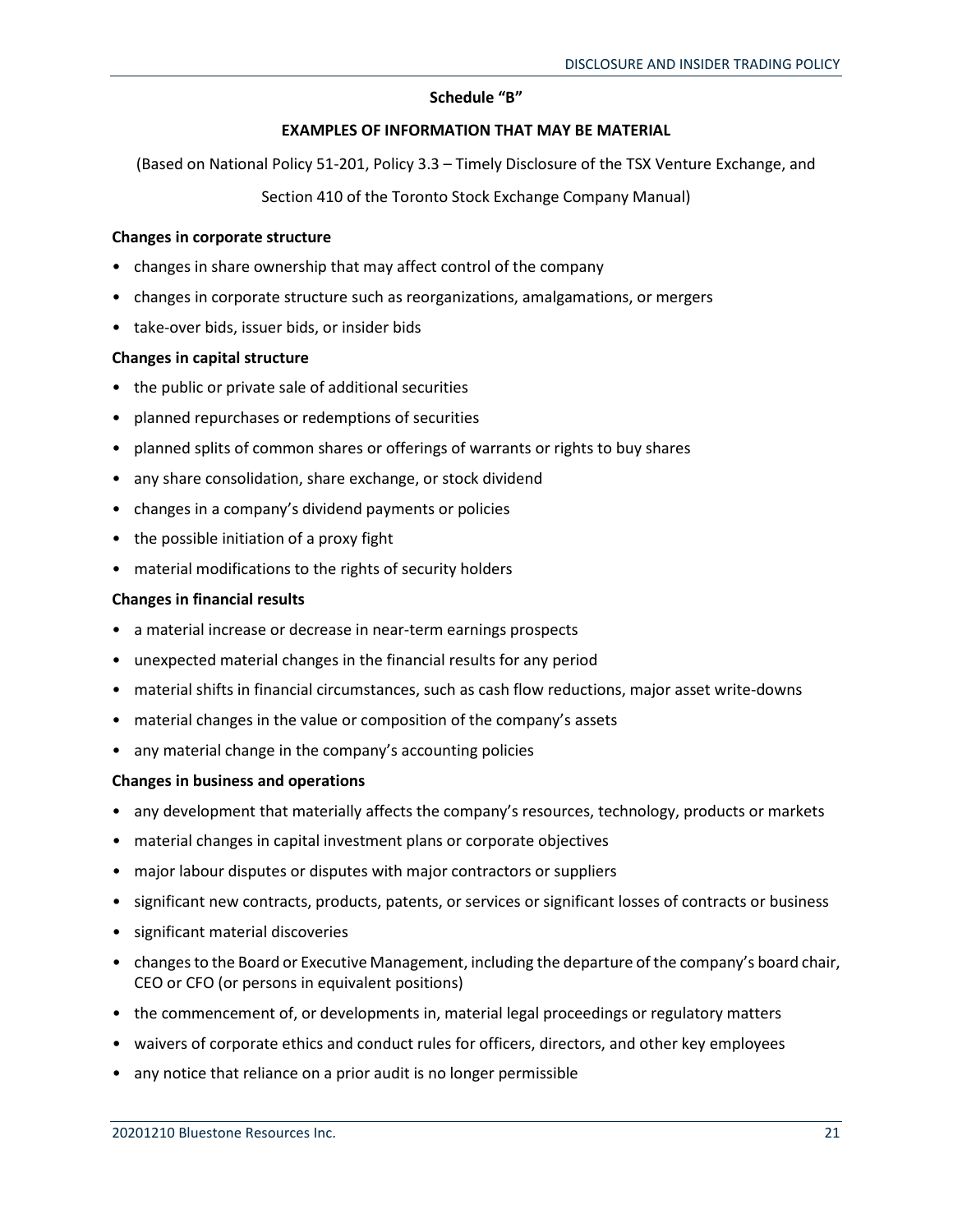- de-listing of the company's securities or their movement from one quotation system or exchange to another
- any other developments relating to the business and affairs of the company that would reasonably be expected to materially affect the market price or value of any of the company's securities or that would reasonably be expected to have a material influence on a reasonable investor's investment decisions

## **Acquisitions and dispositions**

- material acquisitions or dispositions of assets, property, or joint venture interests
- material acquisitions of other companies, including a take-over bid for, or merger with, another company

## **Changes in credit arrangements**

- the borrowing or lending of a material amount of money
- any mortgaging or encumbering of material company assets
- defaults under debt obligations, agreements to restructure debt, or planned enforcement procedures by a bank or any other creditors
- changes in rating agency decisions
- material new credit arrangements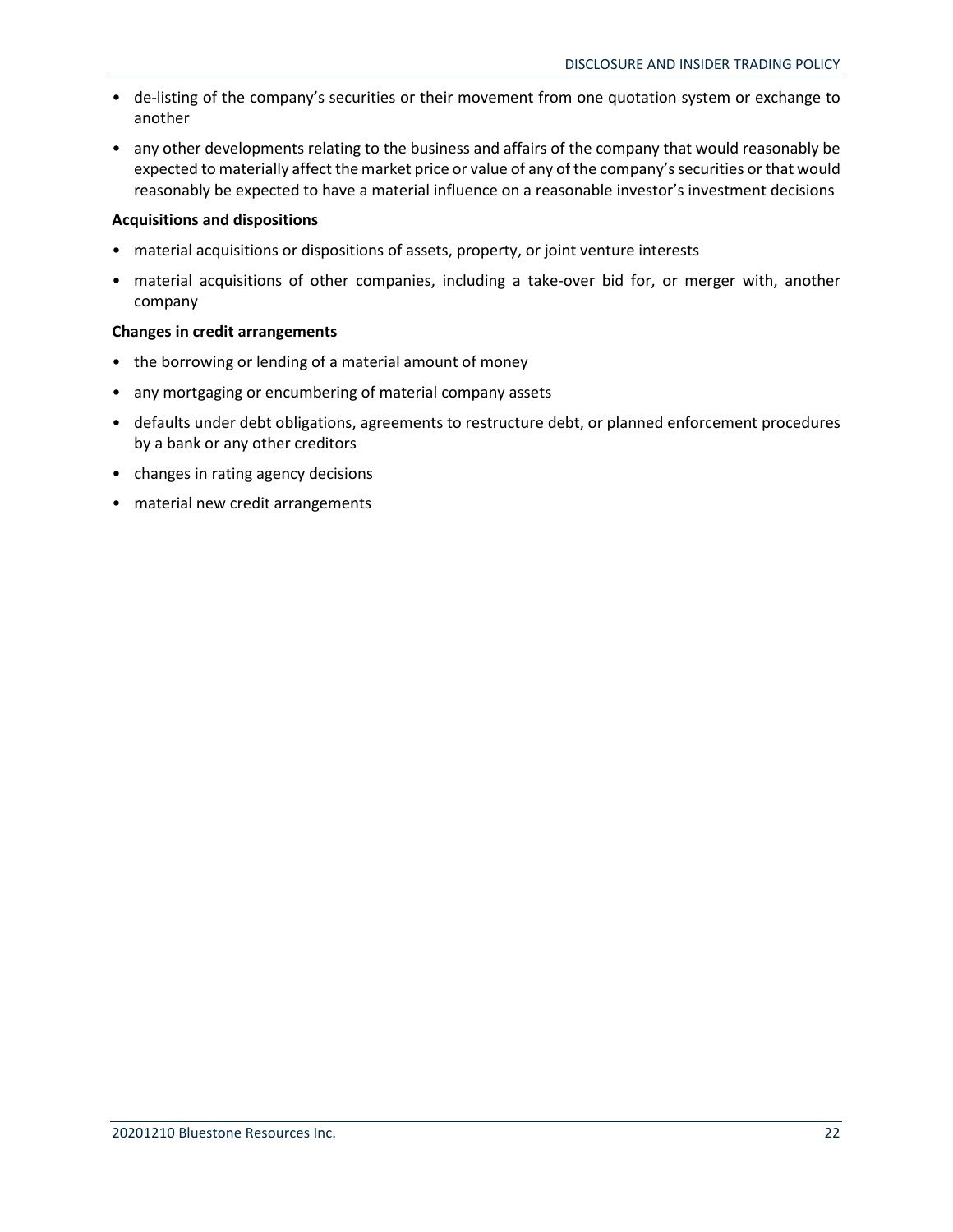## **Schedule "C"**

## **EXAMPLES OF DISCLOSURES THAT MAY BE NECESSARY IN THE COURSE OF BUSINESS**

(Reproduced from National Policy 51-201)

## **(1) Disclosure to:**

- vendors, suppliers, or strategic partners on issues such as exploration and development, sales and marketing, and supply contracts
- employees, officers, and directors
- lenders, legal counsel, auditors, underwriters, and financial and other professional advisors to the company
- parties to commercial negotiations
- labour unions and industry associations
- government agencies and non-governmental regulators
- credit rating agencies (provided that the information is disclosed for the purpose of assisting the agency to formulate a credit rating and the agency's ratings generally are or will be publicly available)

## **(2) Disclosures in connection with a private placement**

- parties to a private placement
- controlling shareholders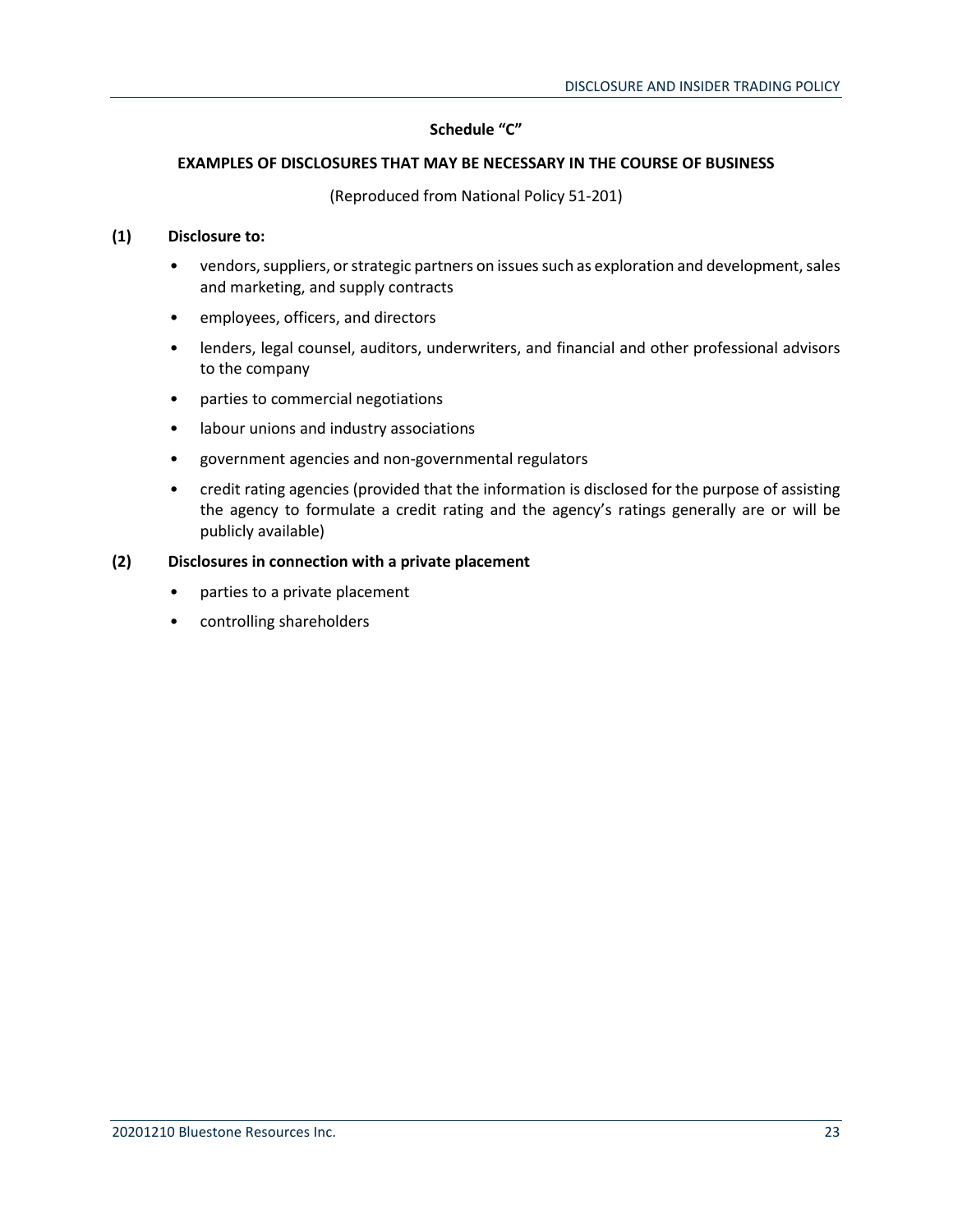#### **Schedule "D"**

#### **DISCLOSURE SIGNOFF SHEET**

|       | <b>DOCUMENT:</b> |  |  |
|-------|------------------|--|--|
| Date: |                  |  |  |

#### **INSTRUCTIONS:**

Prior to the time that any document is to be released to the public, filed with the BCSC or any other securities regulatory authority in Canada, or filed on SEDAR, the document must be prepared in consultation with and be reviewed by personnel in all applicable internal departments of the Company, and input from external experts and advisors should be obtained as necessary.

- 1) Check box below to identify if disclosure document is a Core Document, a Non-core Document, or a Website document.
- 2) Check "Yes" under chosen disclosure document type to indicate whether approval is required; and obtain required signoff approval.
- 3) Disclose Document; scan and file the signoff sheet with the Document on the server and file hard copy with the Document in hard copy file.

## **□CORE DOCUMENT**

-- annual financial statement, interim financial statement, MD&A, annual information form, prospectus, take-over bid circular, issuer bid circular, directors' circular, rights offering circular, information circular, business acquisition report

A Core Document that contains technical information must be reviewed and approved by a Qualified Person, the CEO and two other members of the Disclosure Committee or a majority of the members of the Disclosure Committee, and the Audit Committee (if document discloses financial results), or Board of Directors.

|                                                              | <b>YES</b> | Signoff:               |
|--------------------------------------------------------------|------------|------------------------|
| Does it include TECHNICAL information?                       |            | QP                     |
| Does it include FINANCIAL RESULTS?                           |            | <b>Audit Committee</b> |
|                                                              |            | or Board               |
| <b>DISCLOSURE COMMITTEE</b><br>(Signoff must be CEO plus any |            | <b>CEO</b>             |
| two members OR a majority of members)                        |            | President              |
|                                                              |            | <b>CFO</b>             |
|                                                              |            | <b>VP Exploration</b>  |
|                                                              |            | VP Corp Dev & IR       |
|                                                              |            |                        |